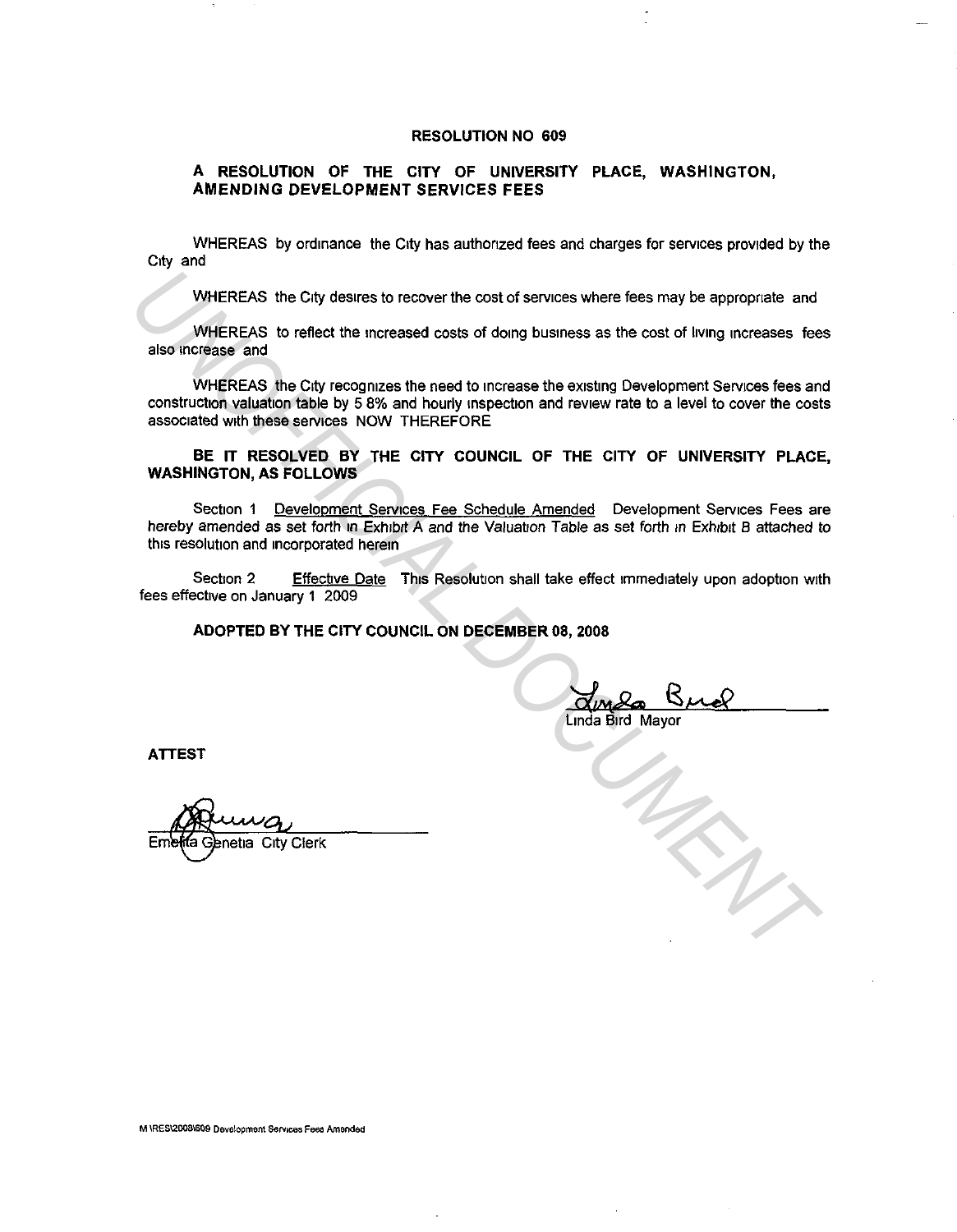# EXHIBIT"A" **DEVELOPMENT SERVICES FEE SCHEDULE**

### **BUILDING PERMIT FEES**

The Building Permit Fees shall be based upon valuation and shall be assessed in accordance with the following valuation table

| Total Valuation*                                                                            | Fee                                                                                                                                                                                                                                                                                                                                                                                                                                                                            |                                                                                                                                                     |  |
|---------------------------------------------------------------------------------------------|--------------------------------------------------------------------------------------------------------------------------------------------------------------------------------------------------------------------------------------------------------------------------------------------------------------------------------------------------------------------------------------------------------------------------------------------------------------------------------|-----------------------------------------------------------------------------------------------------------------------------------------------------|--|
| \$1 00 to \$500                                                                             | \$25 0026 45                                                                                                                                                                                                                                                                                                                                                                                                                                                                   |                                                                                                                                                     |  |
| \$501 to \$2 000                                                                            | \$25-00-26 45 for the first \$500 00 plus \$3-804 00 for each additional<br>\$100.00 or fraction thereof, to and including \$2,000.00                                                                                                                                                                                                                                                                                                                                          |                                                                                                                                                     |  |
| \$2 001 to \$25 000                                                                         | \$82-0086 45 for the first \$2 000 00 plus \$45-1516 00 for each additional<br>\$1 000 00 or fraction thereof to and including \$25 000 00                                                                                                                                                                                                                                                                                                                                     |                                                                                                                                                     |  |
| \$25,001 to \$50,000                                                                        | \$430-45454 45 for the first \$25 000 00 plus \$44-2511 90 for each additional<br>\$1 000 00 or fraction thereof to and including \$50 000 00                                                                                                                                                                                                                                                                                                                                  |                                                                                                                                                     |  |
| \$50 001 to \$100 000                                                                       | \$711 70751 95 for the first \$50 000 00 plus \$7 257 65 for each additional<br>\$1,000,00 or fraction thereof, to and including \$100,000,00                                                                                                                                                                                                                                                                                                                                  |                                                                                                                                                     |  |
| \$100 001 to \$1 000 000                                                                    |                                                                                                                                                                                                                                                                                                                                                                                                                                                                                | \$1 074-201,134 45 for the first \$100,000 00 plus \$6-356 70 for each<br>additional \$1 000 00 or fraction thereof to and including \$1 000 000 00 |  |
| \$1 000 001 to \$5 000 000                                                                  | \$6,789-207,164,45 for the first \$1,000,000,00 plus \$3,804,00 for each<br>additional \$1,000,00 or fraction thereof to and including \$5,000,000,00                                                                                                                                                                                                                                                                                                                          |                                                                                                                                                     |  |
| \$5 000 001 to \$50 000 000                                                                 | \$21-989 2023,164 45 for the first \$5 000 000 00plus \$3 303 50 for each<br>additional \$1 000 00 or fraction thereof to and including \$50 000 000 00                                                                                                                                                                                                                                                                                                                        |                                                                                                                                                     |  |
| \$50 000 001 and above                                                                      | \$470-489-20180,664-45 for the first \$50,000,000 00 plus \$2-802.95 for each<br>additional \$1 000 00 thereafter                                                                                                                                                                                                                                                                                                                                                              |                                                                                                                                                     |  |
| Other Inspections and Fees                                                                  |                                                                                                                                                                                                                                                                                                                                                                                                                                                                                |                                                                                                                                                     |  |
| 1<br>2<br>Reinspection fees<br>3                                                            | Inspections outside of normal business hours (minimum two hours)<br>Fees for inspections needed other than those listed in Sec 109 minimum one hour                                                                                                                                                                                                                                                                                                                            | **\$65-00 <u>80 00</u> (per t<br>**\$65 0080 00 (per t<br>**\$65-0080_00 (per t                                                                     |  |
| 4<br>Additional plan review required by changes additions or revisions to approved plans    |                                                                                                                                                                                                                                                                                                                                                                                                                                                                                | **\$65-0080 00 (per l                                                                                                                               |  |
| 5<br>***actual cost<br>For use of outside consultants for plan review or inspection or both |                                                                                                                                                                                                                                                                                                                                                                                                                                                                                | (including overhead)                                                                                                                                |  |
| 6                                                                                           | A General Development Services Support Fee of 10 percent (10%) will be added to all<br>Building Permit Fees to cover overhead charges                                                                                                                                                                                                                                                                                                                                          |                                                                                                                                                     |  |
| 7<br>Investigation Fees / Work Without a Permit                                             |                                                                                                                                                                                                                                                                                                                                                                                                                                                                                | double the permit fe                                                                                                                                |  |
|                                                                                             | * Total valuation shall be determined by the Building Official in accordance with nationally accepted industry standards The i<br>of unit valuations presented shall be used as the standard for normal construction projects For unusual projects that are no<br>specifically listed national construction estimating tools such as the Building Construction Cost Data by R S Means or the E<br>Construction Costbook will be used as a guide for determination of valuation |                                                                                                                                                     |  |
| wages and benefits of the employees involved                                                | ** Or the total hourly cost to the junsdiction whichever is the greatest This cost shall include supervision everhead-hourly                                                                                                                                                                                                                                                                                                                                                   |                                                                                                                                                     |  |
|                                                                                             | ***The applicant is responsible for the following fees incurred by the City from outside consultants or experts                                                                                                                                                                                                                                                                                                                                                                |                                                                                                                                                     |  |

- 1 Inspections outside of normal business hours (minimum two hours)
- 2 Reinspection fees
- 3 Fees for inspections needed other than those listed 1n Sec 109 minimum one hour
- 4 Additional plan review required by changes additions or revisions to approved plans
- 5 For use of outside consultants for plan review or inspection or both
- 6 A General Development Services Support Fee of 10 percent (10%) will be added to all Building Permit Fees to cover overhead charges
- 7 Investigation Fees / Work Without a Permit

double the permit fee

\*\*\$65-0080 00 (per hour) \*\*\$65-0080 00 (per hour) \*\*\$65-0080 00 (per hour) \*\*\$65-0080 00 (per hour)

- Total valuation shall be determined by the Building Official in accordance with nationally accepted industry standards The listing of unit valuations presented shall be used as the standard for normal construction projects For unusual projects that are not specifically listed national construction estimating tools such as the Building Construction Cost Data by RS Means or the BNI Construction Costbook will be used as a guide for determinabon of valuation
- \*\* Or the total hourly cost to the junsdiction whichever is the greatest This cost shall include supervision evertiesed. hourly wages and benefits of the employees involved
- \*\*\*The applicant is responsible for the following fees incurred by the City from outside consultants or experts (1) expenses associated with permit review approval and issuance (2) expenses associated with the applicants failure to comply with the permit and applicable City codes and (3) expenses associated with the City s evaluation and mitigation of hazardous conditions ansing from the applicants failure to comply with the approved permit and applicable codes

#### **PLAN REVIEW FEE**

Plan Review Fees shall be 65 percent (65%) of the Building Permit Fee with a minimum fee of \$65-0080 00

In addition to the Building and Fire Code Fees, other fees may be assessed for a specific permit or investigation when applicable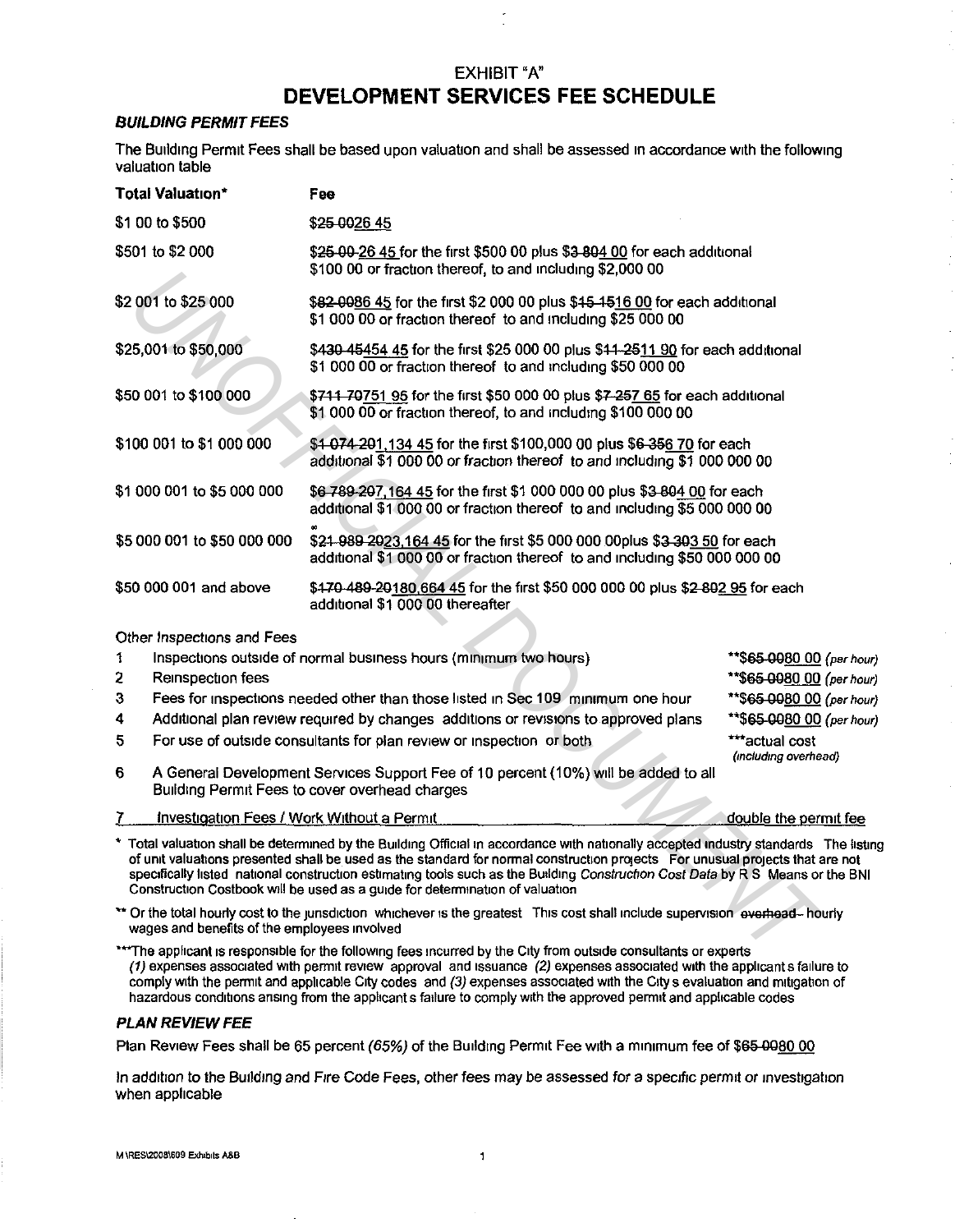#### **MECHANICAL CODE FEES**

#### **Permit Issuance Flat Fees (residential)**

New Single-Family Residence / Duplex / Condo (as defined by the International Residential Code) \$250-00264 50

### **Permit Issuance (not listed above)**

\$30-0031 75

- 1 For the issuance of each permit
- 2 Commercial Mechanical Permit Fees (commercial building as defined by the International Building Code)

Tenant Improvement Fees shall be based upon fixtures installed per the Unit Fee Schedule listed below up to an estimated value of \$5 000 00 Values greater than \$5 000 00 may be determined by the stated value

| <b>Total Valuation</b> | <b>Fee</b>                                                                                                                                      |
|------------------------|-------------------------------------------------------------------------------------------------------------------------------------------------|
| Up to \$1 000          | \$30-003175                                                                                                                                     |
| \$1 001 to \$100,000   | \$30-0031 75 for the first \$1 000 00 plus \$47 0018 00 for<br>each additional \$1,000 00, or fraction thereof to and<br>including \$100 000 00 |
| \$100 001 and above    | \$1,713 001,813 75 for the first \$100,000 00 plus \$12-5013 25<br>for each additional \$1,000 00 thereafter and fraction thereof               |

### 3 Commercial Mechanical Review Fees

### **Umt Fee Schedule (m add1t1on to item** *1)*

|                                                                                                                                                                                                                                                                                                   | listed below up to an estimated value of \$5 000 00 Values greater than \$5 000 00 may be<br>determined by the stated value |                                                                                                                                                                                                                                                                                          |               |
|---------------------------------------------------------------------------------------------------------------------------------------------------------------------------------------------------------------------------------------------------------------------------------------------------|-----------------------------------------------------------------------------------------------------------------------------|------------------------------------------------------------------------------------------------------------------------------------------------------------------------------------------------------------------------------------------------------------------------------------------|---------------|
| New Commercial Structure Fees shall be calculated for all mechanical systems and fixtures<br>using the following table Valuation is determined based on the prevailing fair market value<br>of the materials labor and equipment needed to complete the work The permit fee is due<br>at issuance |                                                                                                                             |                                                                                                                                                                                                                                                                                          |               |
|                                                                                                                                                                                                                                                                                                   |                                                                                                                             | Commercial Mechanical Permit Fee based on the following valuation table                                                                                                                                                                                                                  |               |
|                                                                                                                                                                                                                                                                                                   | <b>Total Valuation</b>                                                                                                      | Fee                                                                                                                                                                                                                                                                                      |               |
|                                                                                                                                                                                                                                                                                                   | Up to \$1 000                                                                                                               | \$30 0031 75                                                                                                                                                                                                                                                                             |               |
|                                                                                                                                                                                                                                                                                                   | \$1 001 to \$100,000                                                                                                        | \$30-0031 75 for the first \$1 000 00 plus \$47 0018 00 for<br>each additional \$1,000 00, or fraction thereof to and<br>including \$100 000 00                                                                                                                                          |               |
|                                                                                                                                                                                                                                                                                                   | \$100 001 and above                                                                                                         | \$1,713 001,813 75 for the first \$100,000 00 plus \$12-5013 25<br>for each additional \$1,000 00 thereafter and fraction thereof                                                                                                                                                        |               |
| 3                                                                                                                                                                                                                                                                                                 | <b>Commercial Mechanical Review Fees</b>                                                                                    |                                                                                                                                                                                                                                                                                          |               |
|                                                                                                                                                                                                                                                                                                   | Fee is due at issuance with a minimum fee of \$65-0080.00                                                                   | When plans and/or specifications for the mechanical installation are reviewed by the<br>Building Official the fee is 50 percent (50%) of the fee calculated for the Mechanical Permit<br>Fee based on the table above In addition to the Mechanical Permit Fee the Plan Review           |               |
|                                                                                                                                                                                                                                                                                                   | Unit Fee Schedule (in addition to item 1)                                                                                   |                                                                                                                                                                                                                                                                                          |               |
| 1                                                                                                                                                                                                                                                                                                 |                                                                                                                             | Furnaces For the installation or relocation of each forced air or gravity-type furnace or burner<br>including ducts and vents attached to such appliance up to and including 100 000 Btu/h (29 3 kW)                                                                                     | \$47-001800   |
|                                                                                                                                                                                                                                                                                                   | and vents attached to such an appliance over 100 000 Btu/h (293 kW)                                                         | For the installation or relocation of each forced air or gravity-type furnace or burner including ducts                                                                                                                                                                                  | \$24 0022 20  |
|                                                                                                                                                                                                                                                                                                   | For the installation or relocation of each floor furnace including vent                                                     |                                                                                                                                                                                                                                                                                          | \$47-0018.00  |
|                                                                                                                                                                                                                                                                                                   | unit heater                                                                                                                 | For the installation or relocation of each suspended heater recessed wall heater or floor mounted                                                                                                                                                                                        | \$47-001800   |
| $\mathbf{2}$                                                                                                                                                                                                                                                                                      | and not included in an appliance permit                                                                                     | Appliance Vents For the installation relocation or replacement of each appliance vent installed                                                                                                                                                                                          | \$10 0010 55  |
| 3                                                                                                                                                                                                                                                                                                 |                                                                                                                             | Repairs and Additions For the repair of alteration of or addition to each heating appliance<br>refrigeration unit cooling unit, absorption unit, or each heating cooling absorption or evaporation<br>cooling system including installation of controls regulated by the Mechanical Code | \$47-001800   |
| 4                                                                                                                                                                                                                                                                                                 | Roof Top Units (ea)                                                                                                         |                                                                                                                                                                                                                                                                                          | \$400-0010580 |
| 5                                                                                                                                                                                                                                                                                                 | including 100 000 Btu/h (293kW)                                                                                             | Boilers, Compressors, and Absorption Systems For the installation or relocation of each boiler<br>or compressor to and including three horsepower (10 6 kW) or for each absorption system to and                                                                                         | \$47 0018 00  |

**M \RES\2008\609 Exhibits A&B** 2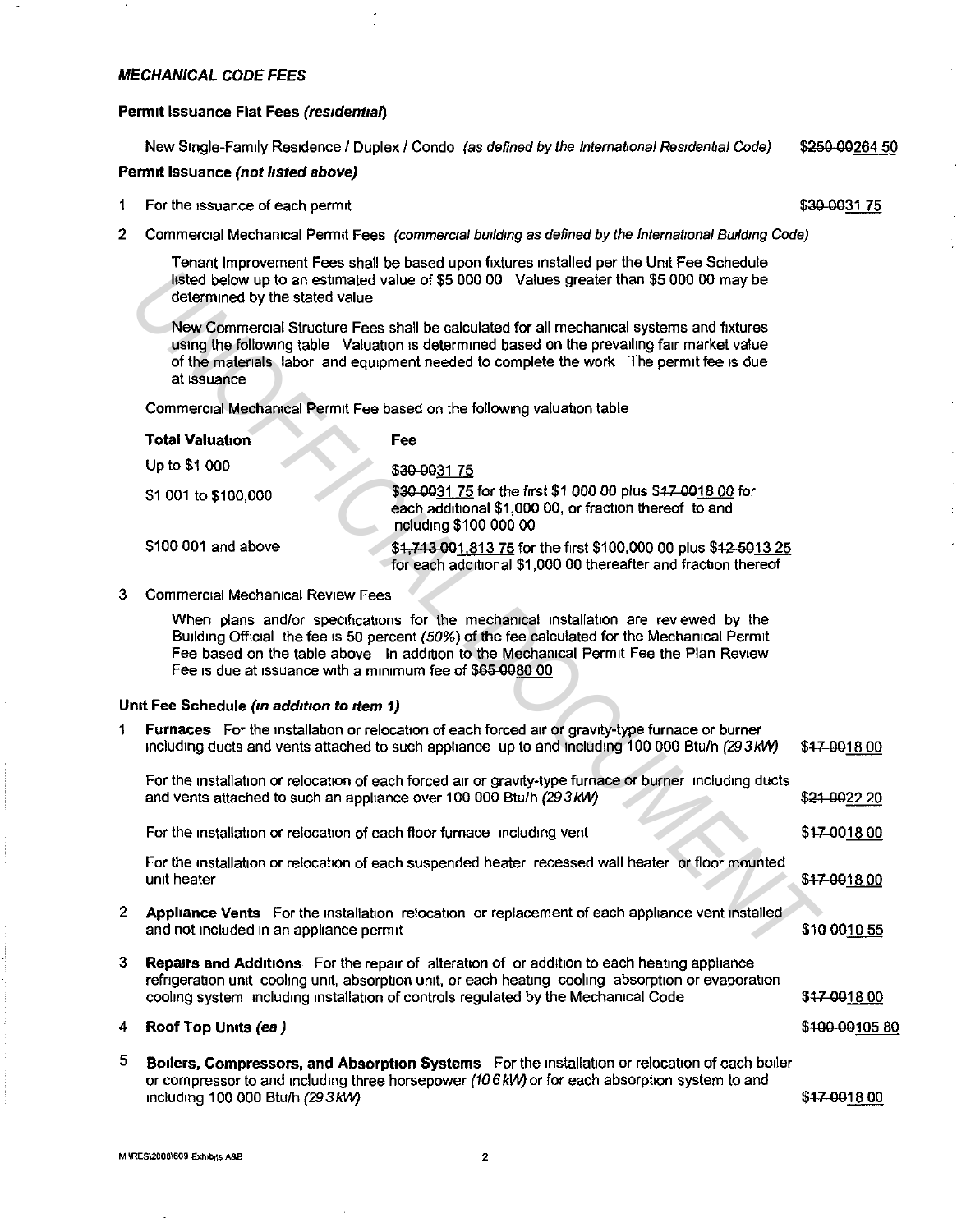|   | For the installation or relocation of each boiler or compressor over three horsepower (10 6 kW)<br>to and including 15 horsepower (52 7 kW) or for each absorption system over 100 000 Btu/h<br>(29.3 kW) to and including 500 000 Btu/h (146.6 kW)  | \$30 0031 75                |
|---|------------------------------------------------------------------------------------------------------------------------------------------------------------------------------------------------------------------------------------------------------|-----------------------------|
|   | For the installation or relocation of each boiler or compressor over 15 horsepower (52.7 kW)<br>to and including 30 horsepower (105 5 kW) or for each absorption system over 500 000 Btu/h<br>(146 6 kW) to and including 1 000 000 Btu/h (293 1 kW) | \$40 00 42 30               |
|   | For the installation or relocation of each boiler or compressor over 30 horsepower (105 5 kW)<br>to and including 50 horsepower (176 kW) or for each absorption system over 1 000 000 Btu/h<br>(293 1 kW) to and mcluding 1 750 000 Btu/h (512 9 kW) | \$60-006345                 |
|   | For the installation or relocation of each boiler or compressor over 50 horsepower (176 kW)<br>or for each absorption system over 1 750 000 Btu/h (512 9 kW)                                                                                         | \$ <del>115 00 121</del> 65 |
| 6 | Air Handlers For each air-handling unit to and including 10 000 cubic feet per minute                                                                                                                                                                | \$ <del>13 0013 75</del>    |
| 7 | Evaporative Coolers For each evaporative cooler other than the portable type                                                                                                                                                                         | \$43 00 13 75               |
| 8 | Ventilation and Exhaust For each ventilation fan connected to a single duct                                                                                                                                                                          | \$40 0010 55                |
|   | For each ventilation system which is not a portion of a heating or air-conditioning system<br>authorized by a permit                                                                                                                                 | \$43-001375                 |
|   | For the installation of each hood which is served by a mechanical exhaust including the ducts for<br>such a hood                                                                                                                                     | \$43 0013 75                |
| 9 | Incinerators For the installation or relocation of each domestic type incinerator                                                                                                                                                                    | \$24-0022 20                |
|   | For the installation or relocation of each commercial or industrial type incinerator                                                                                                                                                                 | \$74-0075 10                |
|   | 10 Hot Water Heater For installation of gas fired hot water heater and ventilation system                                                                                                                                                            | \$45-001585                 |
|   | 11 Miscellaneous For each appliance or piece of equipment regulated by the Mechanical Code<br>but not classed in other appliance categories or for which no other fee is listed in the Code                                                          | \$43 0013 75                |
|   | Permit fees for fuel gas piping shall be as follows                                                                                                                                                                                                  |                             |
|   | For each gas pipe system of one to four outlets                                                                                                                                                                                                      | \$9 009 50                  |
|   | For each gas piping system additional outlets over five each                                                                                                                                                                                         | \$3-00-315                  |
|   | Permit fees for process piping shall be as follows                                                                                                                                                                                                   |                             |
|   | For each hazardous process piping system (HPP) of one to four outlets                                                                                                                                                                                | \$700740                    |
|   | For each piping system of five or more outlets per outlet                                                                                                                                                                                            | \$2 002 10                  |
|   | For each non hazardous process piping system (NPP) of one to four outlets                                                                                                                                                                            | \$4-004 25                  |
|   | For each piping system of five or more outlets per outlet                                                                                                                                                                                            | \$4-001 05                  |
|   | <b>Other Inspections and Fees</b>                                                                                                                                                                                                                    |                             |
| 1 | Inspection fees outside business hours per hour                                                                                                                                                                                                      | *\$65 0080 00               |
| 2 | Reinspection fees per hour                                                                                                                                                                                                                           | *\$65-0080.00               |
| 3 | Fees for inspections needed other than those listed minimum one hour                                                                                                                                                                                 | *\$65 0080 00               |
| 4 | Additional plan review required by changes additions or revisions to plans or to plans for<br>which an initial review has been completed (minimum charge one-half hour)                                                                              | *\$65-0080.00               |
|   |                                                                                                                                                                                                                                                      |                             |

\*Or the total hourly cost to the City, whichever 1s greatest The cost shall include supervision everhead equipment hourly wages and fringe benefits of the employees involved

 $\hat{\boldsymbol{\beta}}$ 

 $\sim$ 

 $\frac{1}{\sqrt{2}}$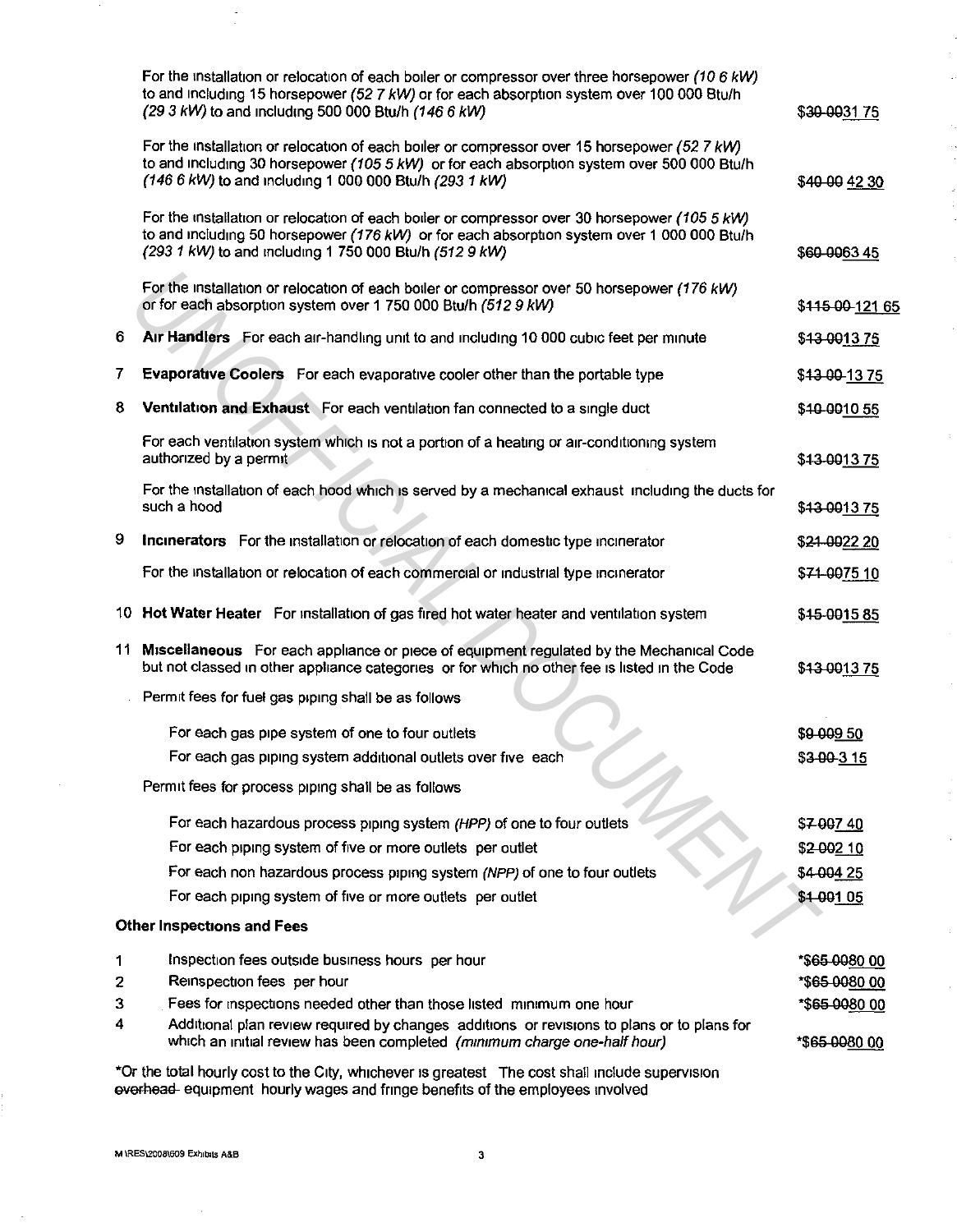#### **PLUMBING CODE FEES**

#### **Permit Issuance Flat Fees (residential)**

New Single-Family Residence / Duplex / Condo (as defined by the International Residential Code) \$250-00264 50 A separate permit is required for non-attached exterior fixtures (including backflow prevention devices)

#### **Penmt Issuance (not hsted above)**

- 1 For the issuance of each permit
- 2 Commercial Plumbing Permit Fees (commercial building as defined by the International Building Code)

Tenant Improvement Fees shall be based upon fixtures installed per the Unit Fee Schedule listed below up to an estimated value of \$5 000 00 Values greater than \$5 000 00 *may* be determined by the stated value

| Total Valuation      | Fee                                                                                                                                            |
|----------------------|------------------------------------------------------------------------------------------------------------------------------------------------|
| Up to \$1 000        | \$30-003175                                                                                                                                    |
| \$1 001 to \$100 000 | \$30-0031 75 for the first \$1 000 00 plus \$17 0018 00 for<br>each additional \$1 000 00 or fraction thereof to and<br>including \$100 000 00 |
| \$100 001 and above  | \$1 713 001,813 75 for the first \$100 000 00 plus \$12 5013 25<br>for each additional \$1 000 00 thereafter and fraction thereof              |

#### 3 Commercial Plan Review Fees

#### **Umt Fee Schedule (in addition to item 1)**

|    | i eritarit improvement Hees sitali de based upon nxiures installed per the Onlit Hee Schedule<br>listed below up to an estimated value of \$5 000 00 Values greater than \$5 000 00 may be<br>determined by the stated value                                                                             |                                                                                                                                                                                                                                                                                 |               |  |
|----|----------------------------------------------------------------------------------------------------------------------------------------------------------------------------------------------------------------------------------------------------------------------------------------------------------|---------------------------------------------------------------------------------------------------------------------------------------------------------------------------------------------------------------------------------------------------------------------------------|---------------|--|
|    | New Commercial Structure Fees shall be calculated for all plumbing systems and fixtures<br>using the following table Valuation is determined based on the prevailing fair market value<br>of the materials labor and equipment needed to complete the work The Plumbing Permit<br>Fee is due at issuance |                                                                                                                                                                                                                                                                                 |               |  |
|    | Plumbing Permit Fee based on the following valuation table                                                                                                                                                                                                                                               |                                                                                                                                                                                                                                                                                 |               |  |
|    | <b>Total Valuation</b>                                                                                                                                                                                                                                                                                   | Fee                                                                                                                                                                                                                                                                             |               |  |
|    | Up to \$1 000                                                                                                                                                                                                                                                                                            | \$30 0031 75                                                                                                                                                                                                                                                                    |               |  |
|    | \$1 001 to \$100 000                                                                                                                                                                                                                                                                                     | \$30-0031 75 for the first \$1 000 00 plus \$47 0018 00 for<br>each additional \$1 000 00 or fraction thereof to and<br>including \$100 000 00                                                                                                                                  |               |  |
|    | \$100 001 and above                                                                                                                                                                                                                                                                                      | \$1,713-001,813.75 for the first \$100,000,00 plus \$12,5013.25<br>for each additional \$1 000 00 thereafter and fraction thereof                                                                                                                                               |               |  |
| 3  | <b>Commercial Plan Review Fees</b>                                                                                                                                                                                                                                                                       |                                                                                                                                                                                                                                                                                 |               |  |
|    | due at issuance with a minimum fee of-\$65-0080.00                                                                                                                                                                                                                                                       | When plans and/or specifications for the plumbing installation are reviewed by the Building<br>Official the fee is 50 percent (50%) of the fee calculated for the Plumbing Permit Fee<br>based on the table above In addition to the Plumbing Permit Fee the Plan Review Fee is |               |  |
|    | Unit Fee Schedule (in addition to item 1)                                                                                                                                                                                                                                                                |                                                                                                                                                                                                                                                                                 |               |  |
| 1  | and backflow protection therefore)                                                                                                                                                                                                                                                                       | For each plumbing fixture or trap or set of fixtures on one trap (including water drainage piping                                                                                                                                                                               | \$43-001375   |  |
| 2  | For each building sewer and each trailer park sewer                                                                                                                                                                                                                                                      |                                                                                                                                                                                                                                                                                 | \$27 00 28 55 |  |
| 3  | \$43-001375<br>Rainwater systems - per drain (inside building)                                                                                                                                                                                                                                           |                                                                                                                                                                                                                                                                                 |               |  |
| 4  | For each electric water heater                                                                                                                                                                                                                                                                           |                                                                                                                                                                                                                                                                                 | \$45-001585   |  |
| 5  | For each industrial waste pre-treatment interceptor including its trap and vent excepting<br>kitchen type grease interceptors functioning as fixture traps<br>\$25-0026 45                                                                                                                               |                                                                                                                                                                                                                                                                                 |               |  |
| 6  | For installation alteration or repair of water piping and/or water treating equipment each                                                                                                                                                                                                               |                                                                                                                                                                                                                                                                                 | \$40-0010 55  |  |
| 7  | For repair or alteration of drainage or vent piping each fixture                                                                                                                                                                                                                                         |                                                                                                                                                                                                                                                                                 | \$40-0010 55  |  |
| 8  | For atmospheric type vacuum breakers not included in item 1                                                                                                                                                                                                                                              |                                                                                                                                                                                                                                                                                 |               |  |
|    | one to five                                                                                                                                                                                                                                                                                              |                                                                                                                                                                                                                                                                                 | \$45-001585   |  |
|    | over five each                                                                                                                                                                                                                                                                                           |                                                                                                                                                                                                                                                                                 | \$4 00 4 25   |  |
| 9  |                                                                                                                                                                                                                                                                                                          | For each backflow protective device other than atmospheric type vacuum type breakers                                                                                                                                                                                            |               |  |
|    | two inches and smaller                                                                                                                                                                                                                                                                                   |                                                                                                                                                                                                                                                                                 | \$45 0015 85  |  |
|    | over two inches                                                                                                                                                                                                                                                                                          |                                                                                                                                                                                                                                                                                 | \$28 00 29 65 |  |
| 10 | Miscellaneous For each appliance or piece of equipment regulated by the Plumbing Code<br>\$43-001375<br>but not classed in other fixture categories or for which no other fee is listed in the Code                                                                                                      |                                                                                                                                                                                                                                                                                 |               |  |

\$30-0031 75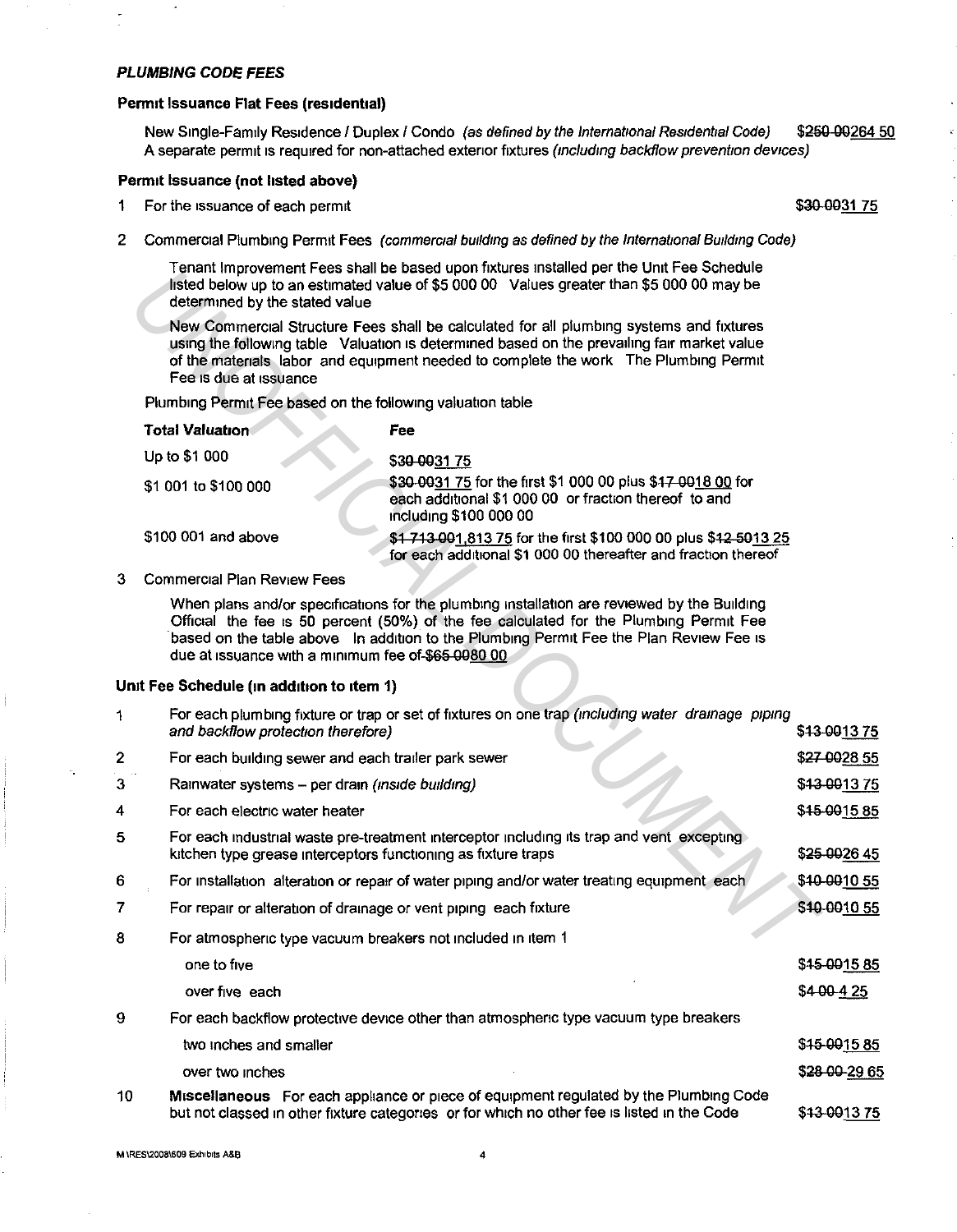### **Other Inspections and Fees**

|   | inspection fees outside business hours per hour                                                                                                                          | *\$65-0080.00 |
|---|--------------------------------------------------------------------------------------------------------------------------------------------------------------------------|---------------|
| 2 | Reinspection fees per hour                                                                                                                                               | *\$65 0080 00 |
| 3 | Fees for inspections needed other than those listed                                                                                                                      | *\$65 0080 00 |
| 4 | Additional plan review required by changes, additions or revisions to plans or to plans for<br>which an initial review has been completed (minimum charge one-half hour) | *\$65-0080 00 |

\*Or the total hourly cost to the City whichever is greatest The cost shall include supervision everhead, equipment hourly wages and fringe benefits of the employees involved

*UNOFFICIAL DOCUMENT*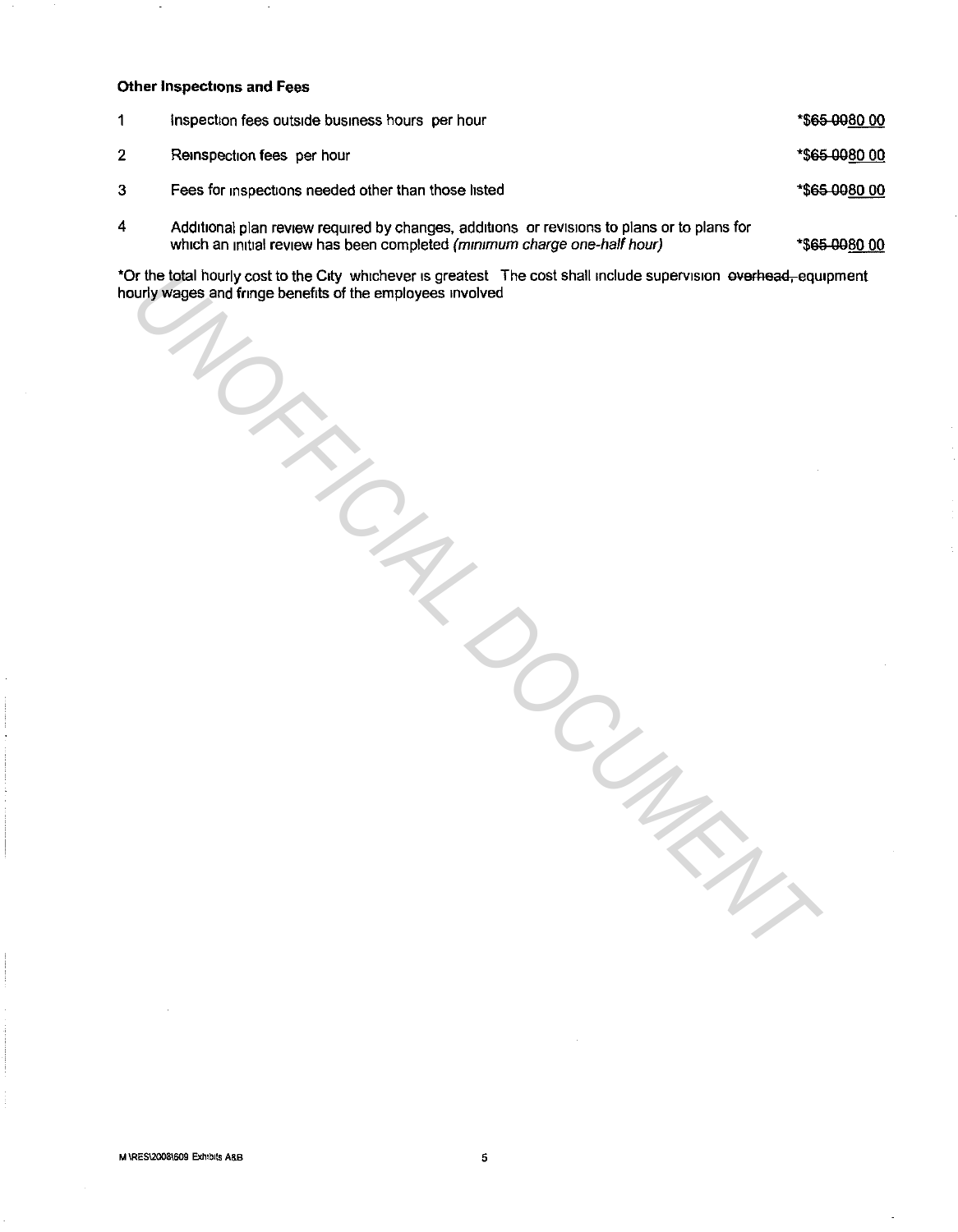# **MISCELLANEOUS FEES**

| 1              |               |   | Re-roofs (R-3 and associated accessory U occupancies)                                                                                                             | \$30 0031 75   |
|----------------|---------------|---|-------------------------------------------------------------------------------------------------------------------------------------------------------------------|----------------|
|                |               |   | Building Permit Fee Valuation Table for other occupancies                                                                                                         |                |
| $\mathbf{2}$   |               |   | <b>Demolition Permit</b>                                                                                                                                          |                |
|                |               |   | Residential Building/Structures                                                                                                                                   | \$65 0068 75   |
|                |               |   | Commercial & Multi-Family Building                                                                                                                                | \$430 00137 55 |
|                |               |   | Commercial Tenant Improvement                                                                                                                                     | \$65-006875    |
| 3              |               |   | Mobile Home Location Permit                                                                                                                                       |                |
|                |               |   | Single Wide                                                                                                                                                       | \$400-0010580  |
|                |               |   | Double Wide                                                                                                                                                       | \$450-00158 70 |
| 4              |               |   | Occupancy Permit                                                                                                                                                  | \$400-0010580  |
|                |               |   | Fire Inspection Fee (when applicable)                                                                                                                             | \$65-0080.00   |
| 5              |               |   | Adult Family Home Permit                                                                                                                                          | \$430-00137 55 |
| 6              |               |   | Bed and Breakfast Permit                                                                                                                                          | \$430 00137 55 |
| $\overline{7}$ | Moving Permit |   |                                                                                                                                                                   |                |
|                |               | а | Class I and II Moving Permit                                                                                                                                      | \$65 0068 75   |
|                |               |   | <b>Inspection fee</b>                                                                                                                                             | *\$50 0080 00  |
|                |               |   | *Plus \$50 0052 90 per hour after the first hour and \$ 5053 per mile if the building to<br>be moved is outside of the City                                       |                |
|                |               | b | Class III and IV Moving Permit                                                                                                                                    | \$65-00-6875   |
|                |               | с | A cash deposit or surety bond as indemnity to damage or injury to City property in<br>accordance with the House Moving Ordinance Section 5                        |                |
|                |               | d | A liability insurance policy naming the City as an additional insured in accordance<br>with the House Moving Ordinance Section 5                                  |                |
|                |               | е | A cash deposit or a corporate surety bond for completion of the house moved in<br>accordance with the House Moving Ordinance Section 5                            |                |
|                |               |   | <b>ENERGY CODE FEES</b>                                                                                                                                           |                |
| 1              |               |   | In addition to the Building Code Fees an Energy Code Fee is hereby established to check<br>for energy requirements called for by the Washington State Energy Code |                |
|                |               |   | Single-Family                                                                                                                                                     | \$420 00126 95 |
|                |               |   | Residential Remodel/Addition                                                                                                                                      | \$60 0063 45   |
|                |               |   | New Commercial and Multi-Family Building                                                                                                                          |                |
|                |               |   | 0 to 2 000 sq ft                                                                                                                                                  | \$300-0031740  |

\$300-00317 40 \$600-00634 80 \$900-00952 20 \$1,150 001,216 70

2 001 to 5 000 sq ft 5,001 to 10 000 sq ft 10 001 and over

Remodels and Tenant Improvements

Warehouses - 70% of the above Commercial

One-half of the above fee (New Commercial Building)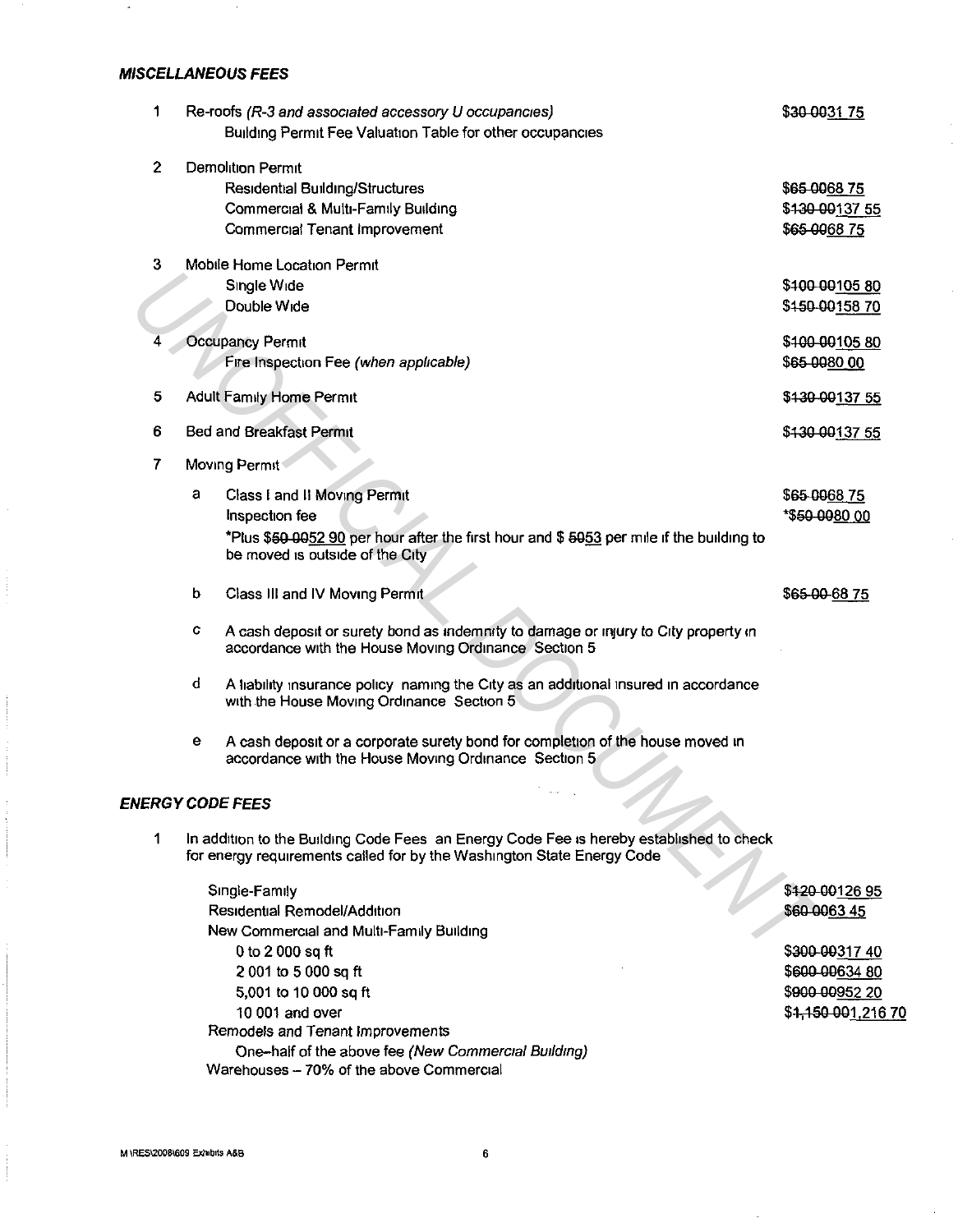### FIRE MARSHAL REVIEW, INSPECTION & FIRE CODE FEES

Site Development Plan Review (plats, short plats, commercial projects, residential infills, etc.)

| \$460-00169 25          |
|-------------------------|
| \$65-0080.00 (per hour) |
|                         |

\$65 0080 00 (per hour)

Vehicle Gates (includes plan review, inspection and testing)

#### Construction Plan Review

A Plan Review Fee will be charged for Fire Department review of requirements for construction and inspection of the Fire Code requirements for buildings classified as Group A B E, F H I LC M R (as applicable) and S The Plan Review Fee shall be 15 percent (15%) of the Building Permit Fee established by the Building Permit Fee Schedule with a minimum fee of \$65,0080.00

### Fire Alarm Systems

| First Light review I ac shall be to belocite (to M) or the pailurity Former ac caracteristica by the pailurity Former<br>Fee Schedule with a minimum fee of \$65,0080.00                                                                                                                                                                                                                                               |                                                                      |
|------------------------------------------------------------------------------------------------------------------------------------------------------------------------------------------------------------------------------------------------------------------------------------------------------------------------------------------------------------------------------------------------------------------------|----------------------------------------------------------------------|
| <b>Fire Alarm Systems</b>                                                                                                                                                                                                                                                                                                                                                                                              |                                                                      |
| Tenant Improvements (first four zones)                                                                                                                                                                                                                                                                                                                                                                                 | \$200-00211 60 plus \$5-005 30<br>(per device)                       |
| <b>Additional zones</b>                                                                                                                                                                                                                                                                                                                                                                                                | \$50 0052 90 each                                                    |
| Residential (one and two-family dwellings)                                                                                                                                                                                                                                                                                                                                                                             | \$200-00211 60<br>\$300-00317 40 plus \$5-005 30                     |
| Commercial and Multi-Family (first four zones)<br>Additional zones<br>Sprinkler supervision only                                                                                                                                                                                                                                                                                                                       | (per device)<br>\$50-0052 90 each<br>\$250-00264 50                  |
| Fire Alarm Permit Fee for upgrading of an existing system shall be 50 percent (50%) of the fee for new<br>Fire Alarm Plan Review Fee shall be 25 percent (25%) of the permit fee with a minimum of \$65-0080 00                                                                                                                                                                                                        |                                                                      |
| Underground Sprinkler Supply (includes plan review, inspection and testing)                                                                                                                                                                                                                                                                                                                                            | \$300-0031740                                                        |
| <b>Above Ground Fire Sprinkler Systems</b><br>The fee for fire sprinkler systems shall be based on the Building Permit Fee Table The valuation shall be based<br>on the per square foot figure for sprinkler systems as established by policy in accordance with nationally<br>recognized standards<br>The Plan Review Fee for fire sprinkler systems shall be 25 percent (25%) of the permit fee with a minimum fee o |                                                                      |
| \$65,0080,00 Plan Review Fees are in addition to the permit fee                                                                                                                                                                                                                                                                                                                                                        |                                                                      |
| Tenant Improvement (relocation and addition to existing system)                                                                                                                                                                                                                                                                                                                                                        | valuation 20 percent (20%)<br>of the fee for new                     |
| <b>Commercial Cooking Type 1 Hood and Suppression System</b>                                                                                                                                                                                                                                                                                                                                                           | \$250-00264 50                                                       |
| Standpipes (includes review, inspection and testing fees)                                                                                                                                                                                                                                                                                                                                                              |                                                                      |
| <b>Temporary Standpipe</b><br>Class I<br>Class II<br>Class III                                                                                                                                                                                                                                                                                                                                                         | \$450 00158 70<br>\$470-00179 85<br>\$275 00290 95<br>\$295 00312 10 |
| <b>Fire Pump Installations</b>                                                                                                                                                                                                                                                                                                                                                                                         | \$500 00529 00                                                       |
| <b>Commercial Power Generator Installations</b>                                                                                                                                                                                                                                                                                                                                                                        | \$325-00343 85                                                       |
| <b>False Fire Alarms</b>                                                                                                                                                                                                                                                                                                                                                                                               |                                                                      |

#### Above Ground Fire Sprinkler Systems

#### Commercial Cooking Type 1 Hood and Suppression System

| Temporary Standpipe                             | \$450 00158 70 |
|-------------------------------------------------|----------------|
| Class i                                         | \$470-00179 85 |
| Class II                                        | \$275 00290 95 |
| Class III                                       | \$295 00312 10 |
| <b>Fire Pump Installations</b>                  | \$500 00529 00 |
| <b>Commercial Power Generator Installations</b> | \$325-00343 85 |

#### False Fire Alarms

In the event of more than two false alarms in any 90-day period the Chief may charge a fee for Fire Department response as specified below

| <b>False Alarms Fee</b> |                       |  |
|-------------------------|-----------------------|--|
| First and second        | no fee                |  |
| Third                   | \$50-005290           |  |
| Fourth and additional   | \$250 00264 50 (each) |  |

EXCEPTION False alarms resulting from the failure of a fire alarm service technician notifying the central proprietary or remote monitoring station shall be billed at the rate of \$250-00264 50 for each occurrence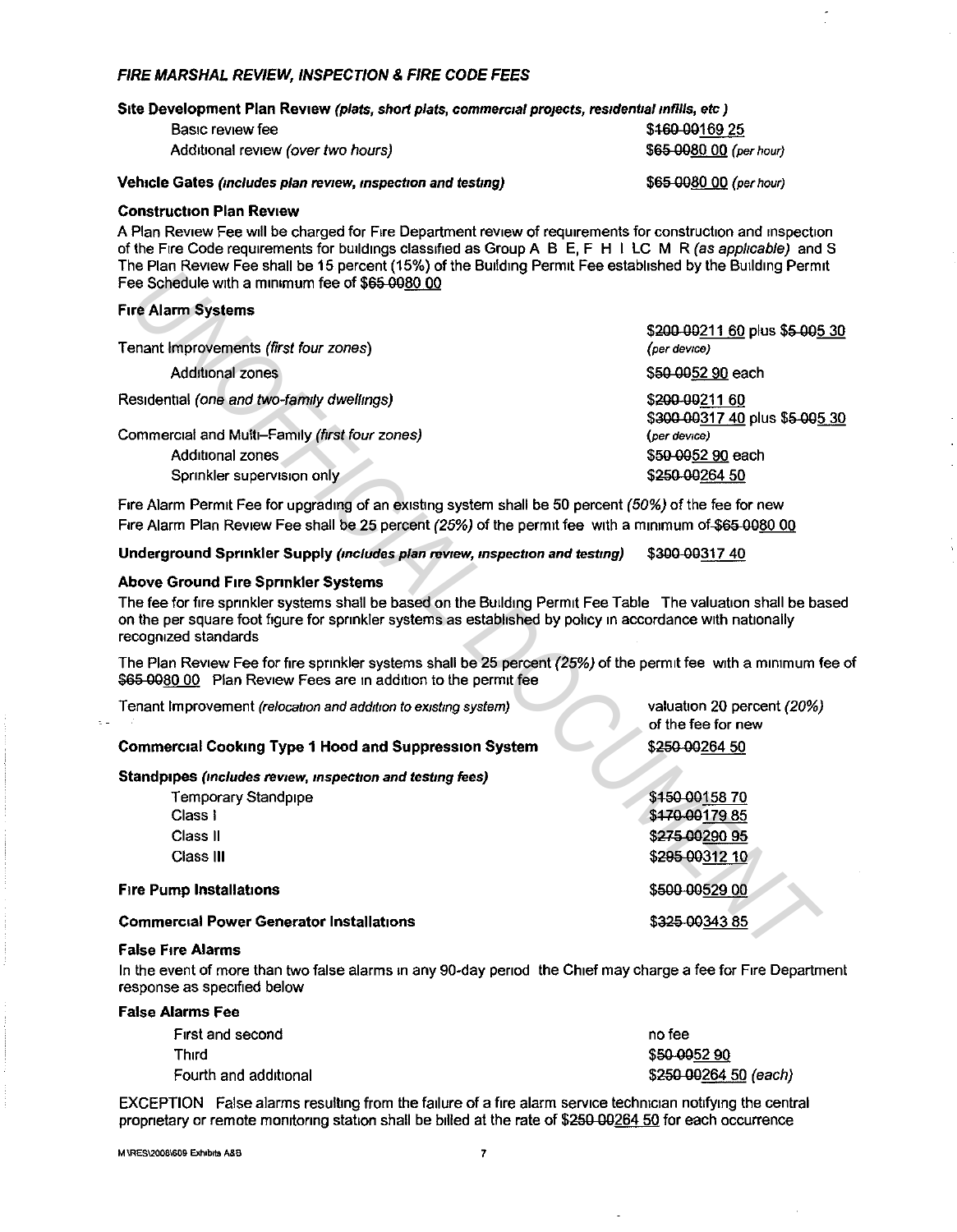#### **Fireworks** Fees

A Fees for temporary fireworks stand permit

# B Fees for public display permit

# \$100 00105 80 \$245 00259 20

A liability policy(s) is required in accordance with the Fireworks Ordinance and as follows for both firework stands and public displays

- A \$500 000 for injuries to any one person in one accident or occurrence
- B \$1,000 000 for injuries to two or more persons in any one accident or occurrence
- C \$500,000 for damage to property in any one accident or occurrence
- D \$1 000 000 combines single limit for any one accident or occurrence

A bond for cleanup 1s required in accordance with the Fireworks Ordinance in the amount of \$500 00 in a bond or cashier s check for all fireworks stands bond for clean<sub>tip</sub> is required in accordance with the Fireworks Ordinance in the amount of \$500.00 in a bortistic affiltreworks stands.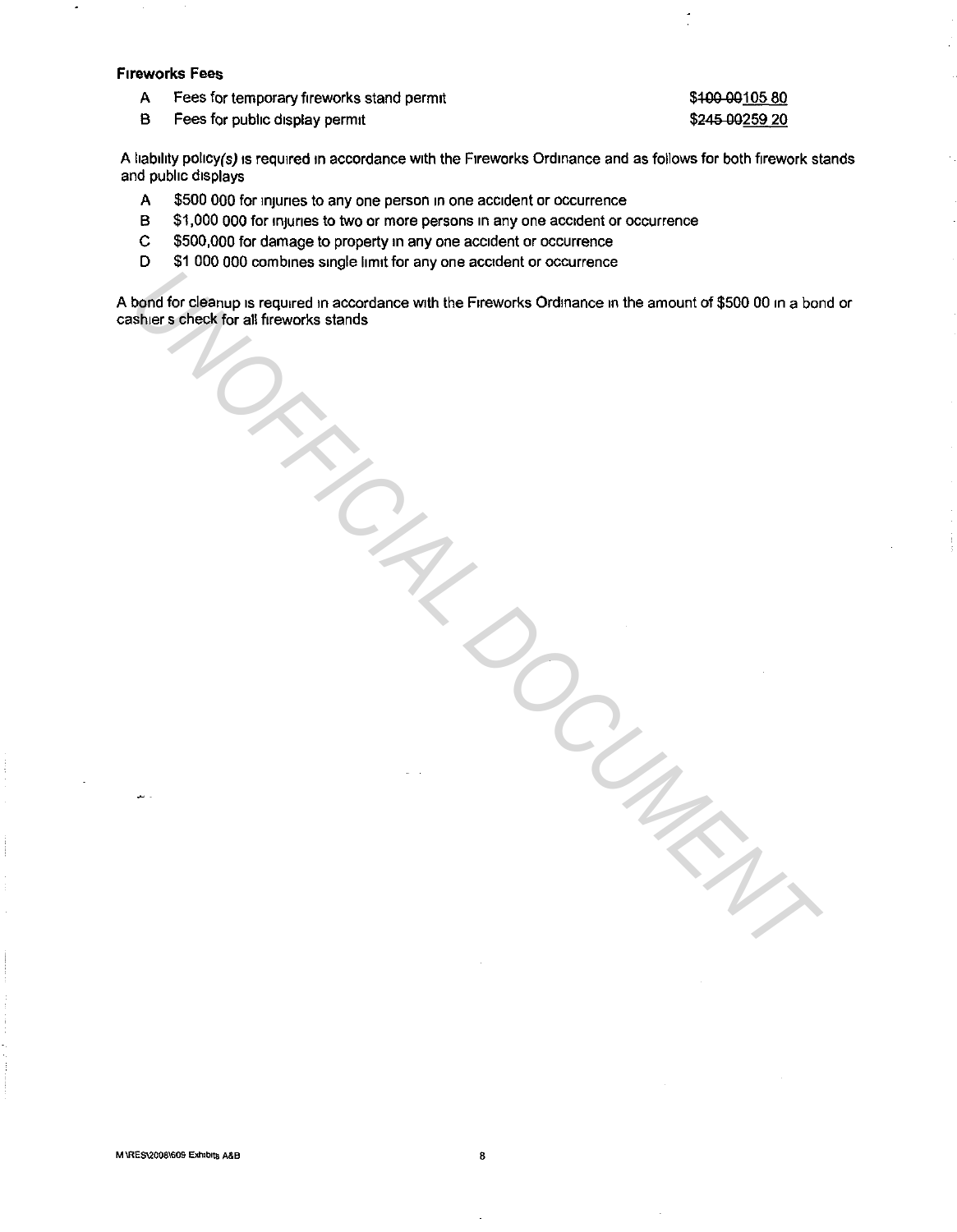### **FIRE CODE PERMIT FEES**

### The following are annual fees except where noted

Permit charges may be waived by the Fire Chief or Fire Marshal for the following Activities of Washington State non-profit corporations and/or civic or fraternal organizations which possess an IRS tax exempt status Proof of IRS tax exempt shall be presented at time of permit application However any group shall be assessed a permit fee if the approved conditions of the permit are modified or not adhered to by the applicant

| <b>Aerosol Products</b>                           | \$100 00 |
|---------------------------------------------------|----------|
| Aircraft Refueling Vehicle                        | \$100.00 |
| Aircraft Repair Hangar                            | \$100 00 |
| Asbestos Removal (limited)                        | \$100 00 |
| Automobile Wrecking Yard                          | \$100 00 |
| <b>Bowling Pin Refinishing</b>                    | \$100 00 |
| Bowling Alley Refinishing (limited)               | \$100 00 |
| Candles or Open Flame in Assembly Areas (limited) | \$100 00 |
| Carnivals and Fairs etc - Outdoors (limited)      |          |
| Carnivals - Commercial                            | \$100 00 |
| Fairs Bazaars Flea Marts Farmers Markets etc.     | \$100 00 |
| Special Events - Outdoors                         | \$100 00 |
| Cellulose Nitrate Film                            | \$100.00 |
| <b>Cellulose Nitrate Storage</b>                  | \$100 00 |
| Combustible Fiber Storage                         | \$100.00 |
| Combustible Material Storage                      | \$100 00 |
| <b>Compressed Gases</b>                           | \$100 00 |
| Commercial Rubbish Handling Operation             | \$100.00 |
| Cryogen                                           | \$100 00 |
| Dry Cleaning Plants                               | \$100 00 |
| Dust Producing Operations                         | \$100 00 |
| <b>Explosives/Blasting Agents</b>                 | \$100 00 |
| Explosives/Blasting Agents - Transport Use        | \$100 00 |
| Fireworks Display Special (limited)               | \$245 00 |
| Fireworks Stand (limited)                         | \$100 00 |
| Flammable/Combustible Liquids                     |          |
| Pipeline install                                  | \$100 00 |
| Pipeline operate                                  | \$100 00 |
| Store handle use                                  | \$100.00 |
| Remove abandoned tank                             | \$100 00 |
| Remove (or abandon in place) residential tank     | \$50 00  |
| Install alter etc - tank piping equipment         | \$100.00 |
| Tank vehicles                                     | \$100 00 |
| Change contents (limited)                         | \$100 00 |
| Fruit Ripening                                    | \$100 00 |
| Fumigation or Insecticide Fogging                 | \$100 00 |
| Hazardous Material                                | \$100 00 |
| <b>Hazardous Material Production</b>              | \$100 00 |
| High Pile Storage                                 | \$100 00 |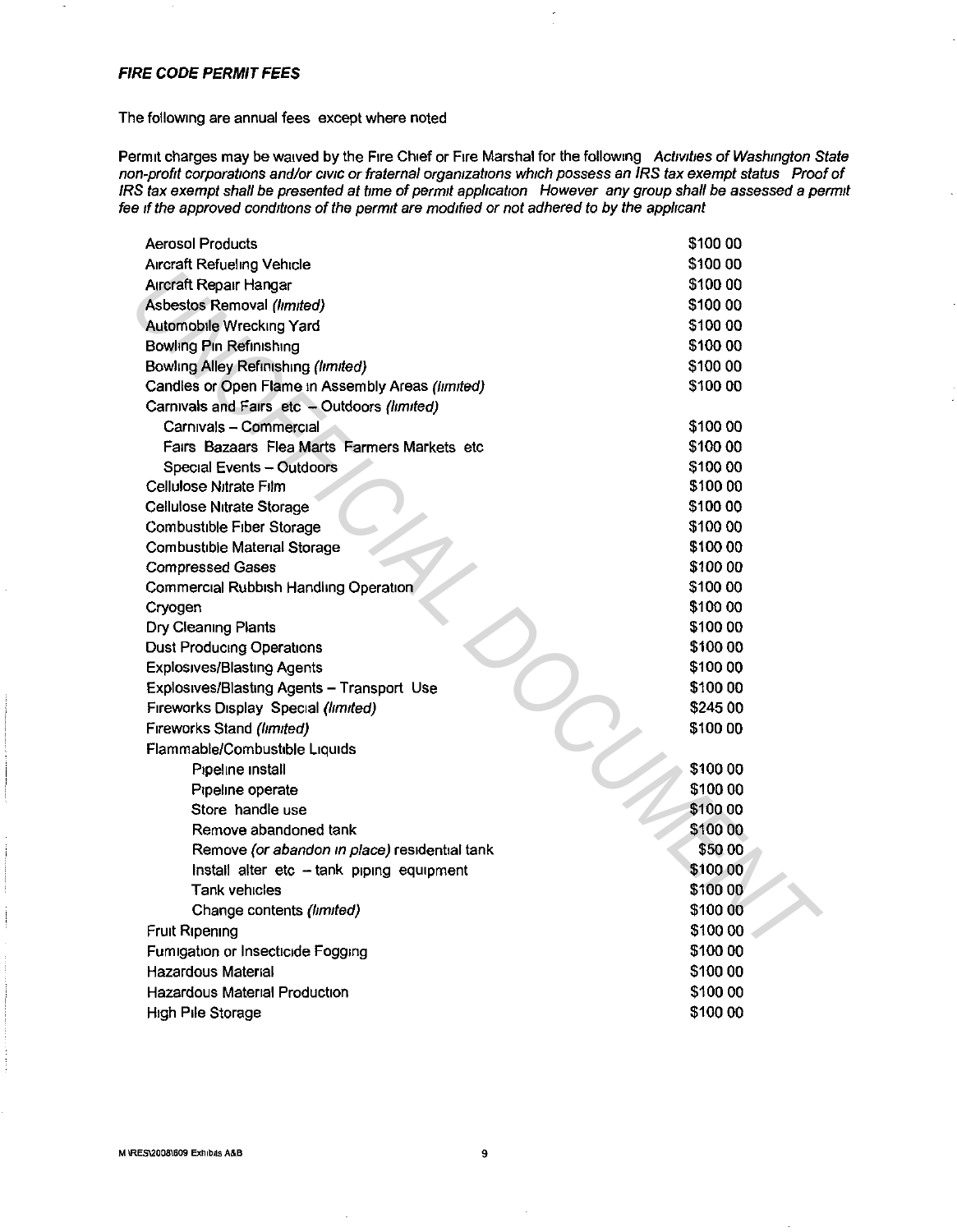| Liquefied Petroleum Gases - Tank Install                      | \$100 00 |
|---------------------------------------------------------------|----------|
| Liquid or Gas-Filled Vehicles/Equipment in Assembly Buildings | \$100 00 |
| <b>Lumber Yards</b>                                           | \$100 00 |
| Magnesium Working                                             | \$100 00 |
| Mall - (Covered)                                              |          |
| Kiosks - Concessions - Booths etc                             | \$100 00 |
| Used for Assembly (limited)                                   | \$100 00 |
| Use Open Flame etc (limited)                                  | \$100 00 |
| Display Flammable Liquid or Gas Filled Equipment              | \$100 00 |
| Motor Vehicle Fuel Dispensing Station                         | \$100 00 |
| <b>Organic Coatings</b>                                       | \$100 00 |
| Ovens - Industrial                                            | \$100 00 |
| Parade Floats (limited)                                       | \$100 00 |
| Place of Assembly                                             | \$100 00 |
| Special Events Carnival or Fairs - schools (limited)          | \$100 00 |
| Haunted House - Commercial (limited)                          | \$100.00 |
| Haunted House - Schools (limited)                             | \$100 00 |
| Bazaars - Boutiques - Flea Marts - Booths or Displays         | \$100 00 |
| Other Special Events (limited)                                | \$100 00 |
| Pyrotechnical Special Effects Material                        | \$100 00 |
| Radioactive Material                                          | \$100 00 |
| Refrigeration Equipment (Commercial)                          | \$100 00 |
| <b>Repair Garages</b>                                         | \$100 00 |
| Spraying and Dipping                                          | \$100 00 |
| Tents and Canopies                                            | \$100 00 |
| <b>Tire Storage</b>                                           | \$100 00 |
| Welding and Cutting                                           | \$100 00 |
|                                                               |          |
|                                                               |          |
|                                                               |          |
|                                                               |          |
|                                                               |          |
|                                                               |          |
|                                                               |          |
|                                                               |          |
|                                                               |          |
|                                                               |          |
|                                                               |          |
|                                                               |          |
|                                                               |          |
|                                                               |          |
|                                                               |          |
|                                                               |          |
|                                                               |          |
|                                                               |          |

 $\ddot{\cdot}$ 

 $\bar{a}$ 

 $\hat{\boldsymbol{\beta}}$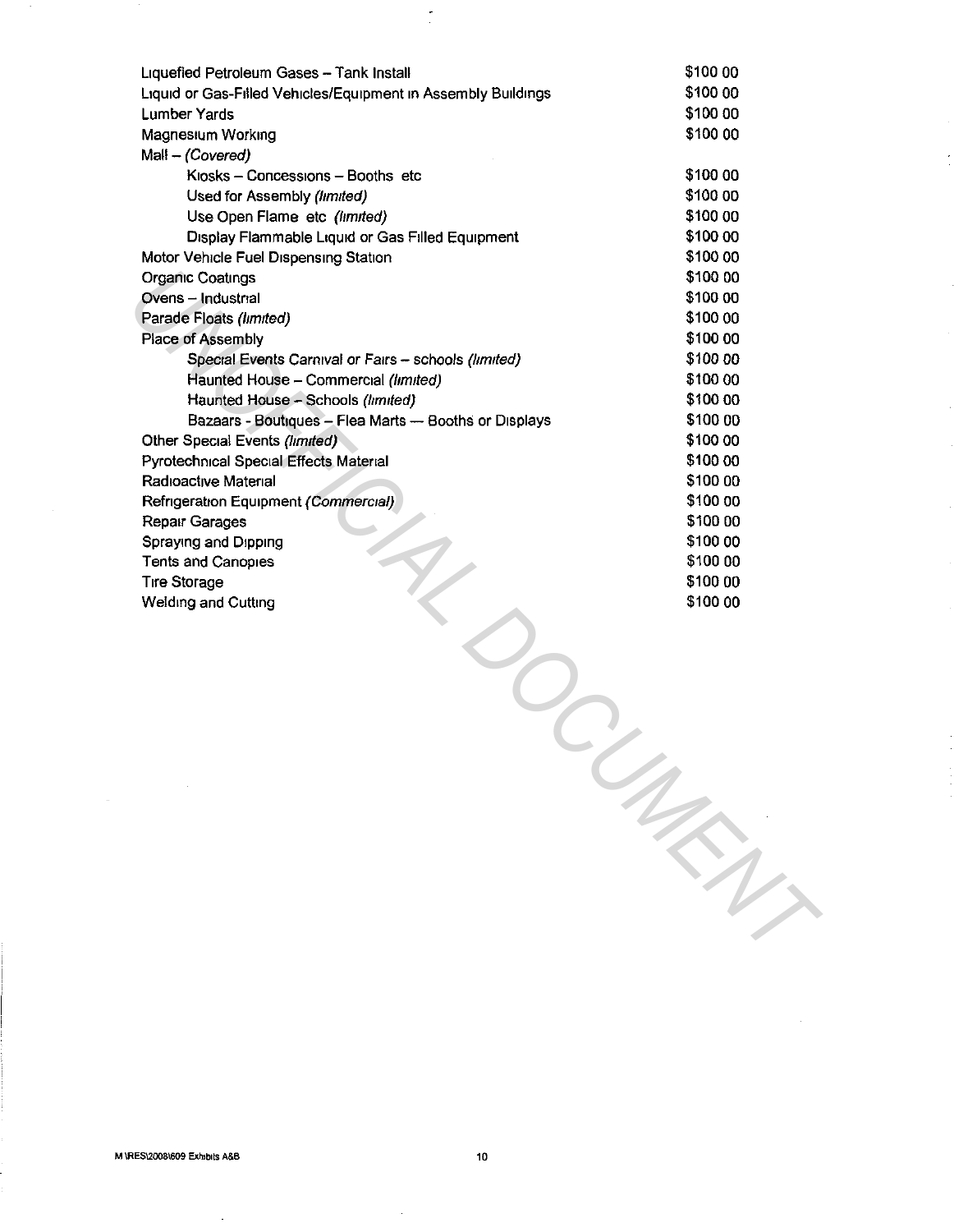#### **LAND USE FEES**

When applicable, consultant fees will be charged on a time and material basis

\*The base Hearing Examiner fee is \$500 00, which is included in the fees below If the actual Hearing Examiner cost is less or more than \$500-00, the difference will be refunded or billed to the applicant respectively-

Major revisions will be charged additional hourly administrative and plan review fees

#### **PLATS & BOUNDARIES**

#### **Flat Fees**

**Binding Site Plans Binding Site Plan Amendment Short Plats Short Plat Amendment Boundary Line Adjustments** Lot Combinations Preliminary Plats<sup>\*</sup> **Plat Amendments** Minor Maior $\pm$ **Final Plats** 

**Plat Alterations Without Hearing** With Hearing\*

#### **LAND USE PERMITS**

#### **Flat Fees**

Variances Minor Major<sup>\*</sup>-

**Administrative Use Permits** Telecommunications Temporary Housing Unit Temporary Use / Seasonal Use Permit (except firework stands) **Extended Stay RV Permit** 

#### **Sign Permits**

Sign Permit Review Fee Non-Conforming Sign Permit **Temporary Sign Permit** 

Special Event Permits (a certificate of liability may be required) Minor Event Major Event

\$3 900 004,126 20 \$4-950-002,063 10 \$6 500 006,877 00 \$3 250 003,438 50 \$4 300 001,375 40 \$4,300-001,375 40 \$44 800 0015,658 40

\$3-575-003,782 35 \$7,650 008,093 70

\$7 150 007,564 70 +\$35-0037 00 (per lot)

\$1 300 001,375 40 \$2,450 002,592 10

\$780-00825 25 \$3-240-003,396 20

\$1 040 001,100 30 \$430-00137 55 \$65-006875 \$65 0068 75

\$65 0080 00 \$65-006875 \$65-006875 + \$25 0026 45 (refundable deposit)

\$430-00137.55 \$260 00275 10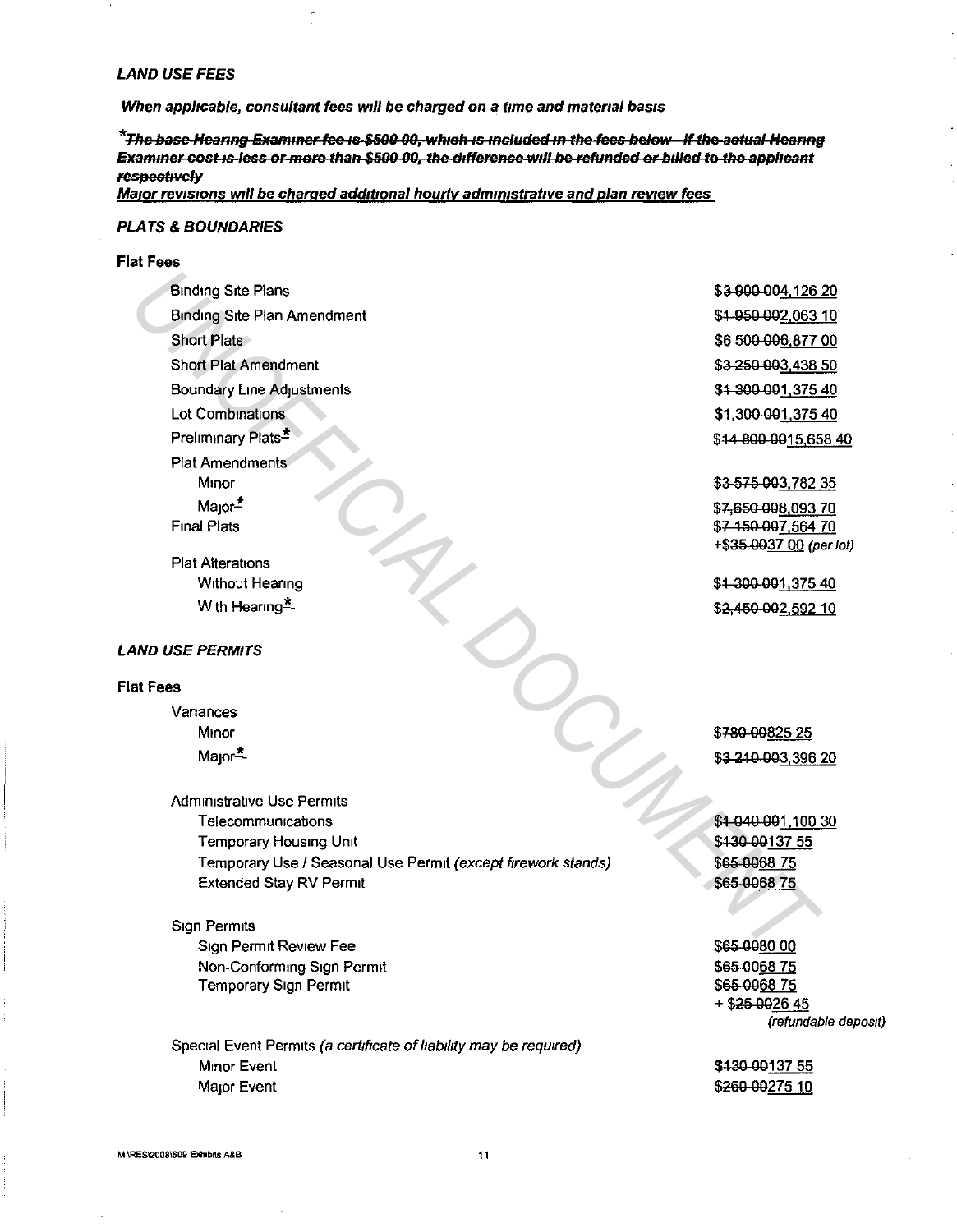### **QUASI-JUDICIAL PERMITS**

| Planned Development Districts <sup>2</sup>                   | \$4 900 005,184 20 |
|--------------------------------------------------------------|--------------------|
| Conditional Use Permits/Public Facility Permit. <sup>*</sup> | \$4 900 005,184 20 |
| Amendments                                                   |                    |
| Minor                                                        | \$975-001,031 55   |
| $M$ ajor $\ddot{=}$                                          | \$2 950 003,121 10 |

# **SHORELINE PERMITS**

### **Flat Fees**

| HORELINE PERMITS                                   |                    |
|----------------------------------------------------|--------------------|
| at Fees                                            |                    |
| Revision                                           | \$650 00687 70     |
| Substantial Development <sup>*</sup>               | \$4-900-005,184 20 |
| Conditional Use <sup>*</sup>                       | \$4,800 005,184 20 |
| Variance <sup>*</sup>                              | \$4,800 005,184 20 |
| NVIRONMENTAL                                       |                    |
| at Fees                                            |                    |
| <b>Environmental Checklist</b>                     | \$4-300-001,375 40 |
| <b>Expanded Checklist</b>                          | \$4 625 001 719 25 |
| <b>Environmental Impact Statement</b>              | \$3-900-004,126 20 |
| rban Forest Management (Administrative Use Permit) |                    |
| Tree Preservation Plan (2 acres or less)           | \$650 00687 70     |
| Tree Preservation Plan (over 2 acres)              | \$4 300 001,375 40 |
| <b>ETLANDS</b>                                     |                    |
| at Fees                                            |                    |
| Wetland Verification                               | \$650-00687 70     |
| Wetland Report Review                              | \$4 300 001,375 40 |
| Mitigation Plan Review                             | \$4-300-001,375-40 |
| RITICAL AREAS                                      |                    |
| at Fees                                            |                    |
| <b>Habitat Assessment</b>                          | \$370 30           |
| <b>Habitat Management Plan Review</b>              | \$68770            |
| Geological Assessment.                             | S687 70            |

# **ENVIRONMENTAL**

#### **Flat Fees**

| <b>Environmental Checklist</b>        | \$1-300-001,375 40 |
|---------------------------------------|--------------------|
| <b>Expanded Checklist</b>             | \$1625001.71925    |
| <b>Environmental Impact Statement</b> | \$3-900-004,126 20 |

# **Urban Forest Management (Administrative Use Permit)**

# **WETLANDS**

### **Flat Fees**

# **CRITICAL AREAS**

### **Flat Fees**

**Habitat Assessment Habitat Management Plan Review** Geological Assessment Geotechnical Report Review Variance Reasonable Use Exemption

#### **OTHER FEES**

#### **Flat Fees**

Staff Time

**M \RES\2008\609 Exhibits A&B 12** 

\$370 30 \$687 70 \$687 70 \$1,375 40 \$1 300 001,375 40 \$1 300 001 ,375 40

\$65-0080 00 (per hour)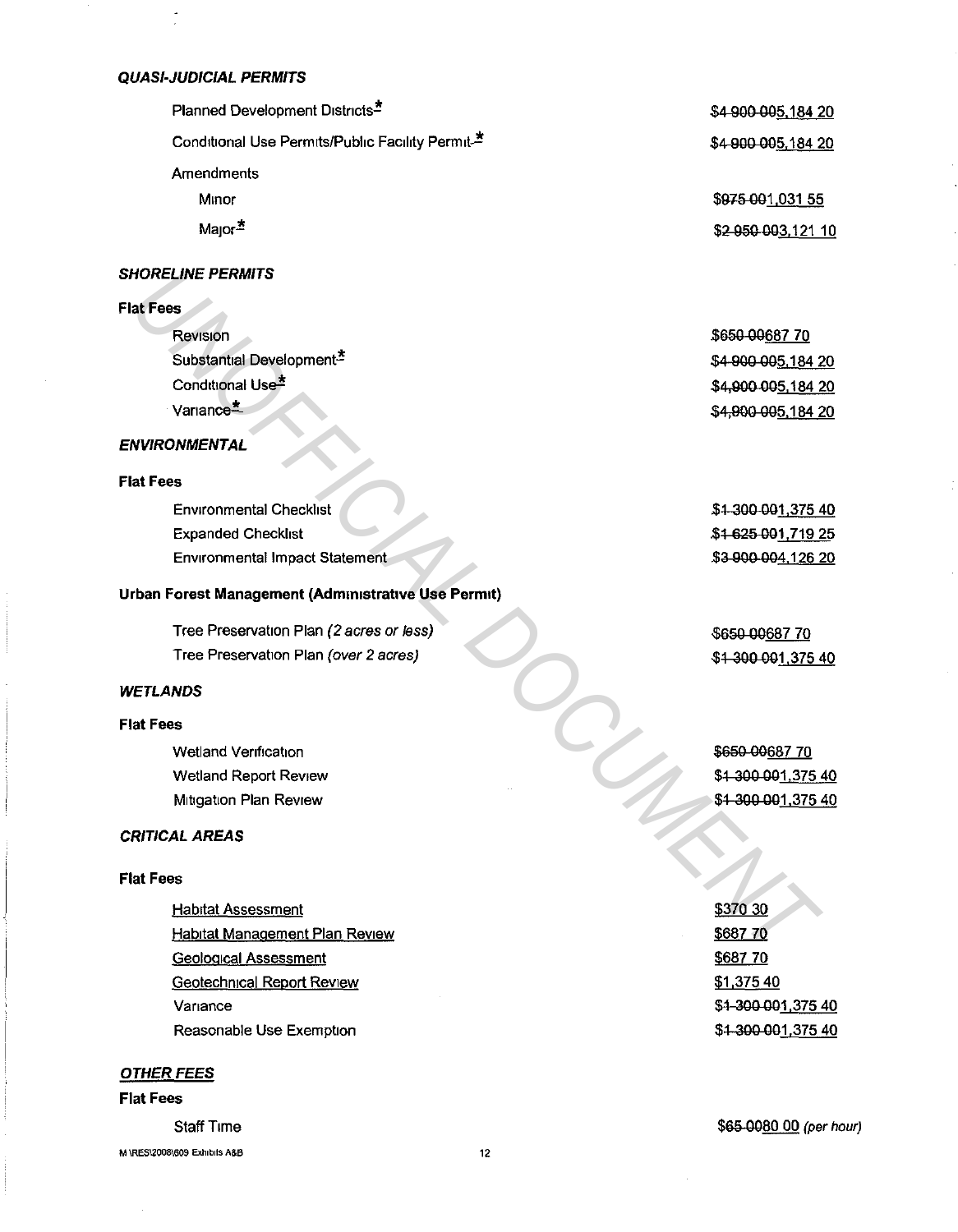#### Consultant Time

### **APPEALS AND RECONSIDERATION**

Reconsideration **Administrative Appeal** 

# **AMENDMENTS TO PLANS**

Plans **Regulations** Annexation Petitions

# **EXPIRATION & REVOCATION**

#### **DESIGN STANDARDS**

#### **FEE EXCEPTIONS**

#### **ADMINISTRATIVE FEES**

| <b>EXPIRATION &amp; REVOCATION</b>                                                                                                                                                                                                |                 |
|-----------------------------------------------------------------------------------------------------------------------------------------------------------------------------------------------------------------------------------|-----------------|
| Revocation <sup>*</sup>                                                                                                                                                                                                           | \$3-600-003,808 |
| Relinquishment without Hearing                                                                                                                                                                                                    | \$650 00687 70  |
| Relinquishment with Hearing*                                                                                                                                                                                                      | \$2,300 002,433 |
| <b>Time Extension</b>                                                                                                                                                                                                             | \$650 00687 70  |
| <b>DESIGN STANDARDS</b>                                                                                                                                                                                                           |                 |
| Basic                                                                                                                                                                                                                             | \$650-0068770   |
| Planning Commission                                                                                                                                                                                                               | \$1,300 001,375 |
| <b>FEE EXCEPTIONS</b>                                                                                                                                                                                                             |                 |
| 1<br>All City Departments are exempt from Land Use Fees                                                                                                                                                                           |                 |
| When a Preliminary Plat and a Planned Development District are submitted concurrently the applicant is<br>$\mathbf{2}$<br>charged the full fee for the Preliminary Plat and one-half the fee for the Planned Development District |                 |
| <b>ADMINISTRATIVE FEES</b>                                                                                                                                                                                                        |                 |
| Zoning Verification Letter                                                                                                                                                                                                        | \$65-0068 75    |
| Zoning Maps (tax included)                                                                                                                                                                                                        |                 |
| Small                                                                                                                                                                                                                             | \$375395        |
| Large                                                                                                                                                                                                                             | \$48 7519 85    |
| <b>Critical Areas Checklist</b>                                                                                                                                                                                                   | \$65-006875     |
| GIS Maps (tax included)                                                                                                                                                                                                           |                 |
| 81/ <sub>2</sub> X 11                                                                                                                                                                                                             | \$1-001 05      |
| 11 X 17                                                                                                                                                                                                                           | \$3-003 15      |
| 18 X 24                                                                                                                                                                                                                           | \$4 004 25      |
| 24 X 36                                                                                                                                                                                                                           | \$5-005 30      |
| Plans Copier                                                                                                                                                                                                                      |                 |
| Small - 18 X 24                                                                                                                                                                                                                   | \$1-251 30      |
| Large $-24$ X 36                                                                                                                                                                                                                  | \$1-501 60      |

actual cost (mcludmg overhead)

\$650 00687 70 \$1 300 001,375 40

\$3,000 004,126 20 \$3 900 004, 126 20 \$3,900 004,126 20

\$3 600 003,808 80

\$650 00687 70 \$2,3QQ QQ2.433 40

\$600-00687 70 \$1,300 001,375 40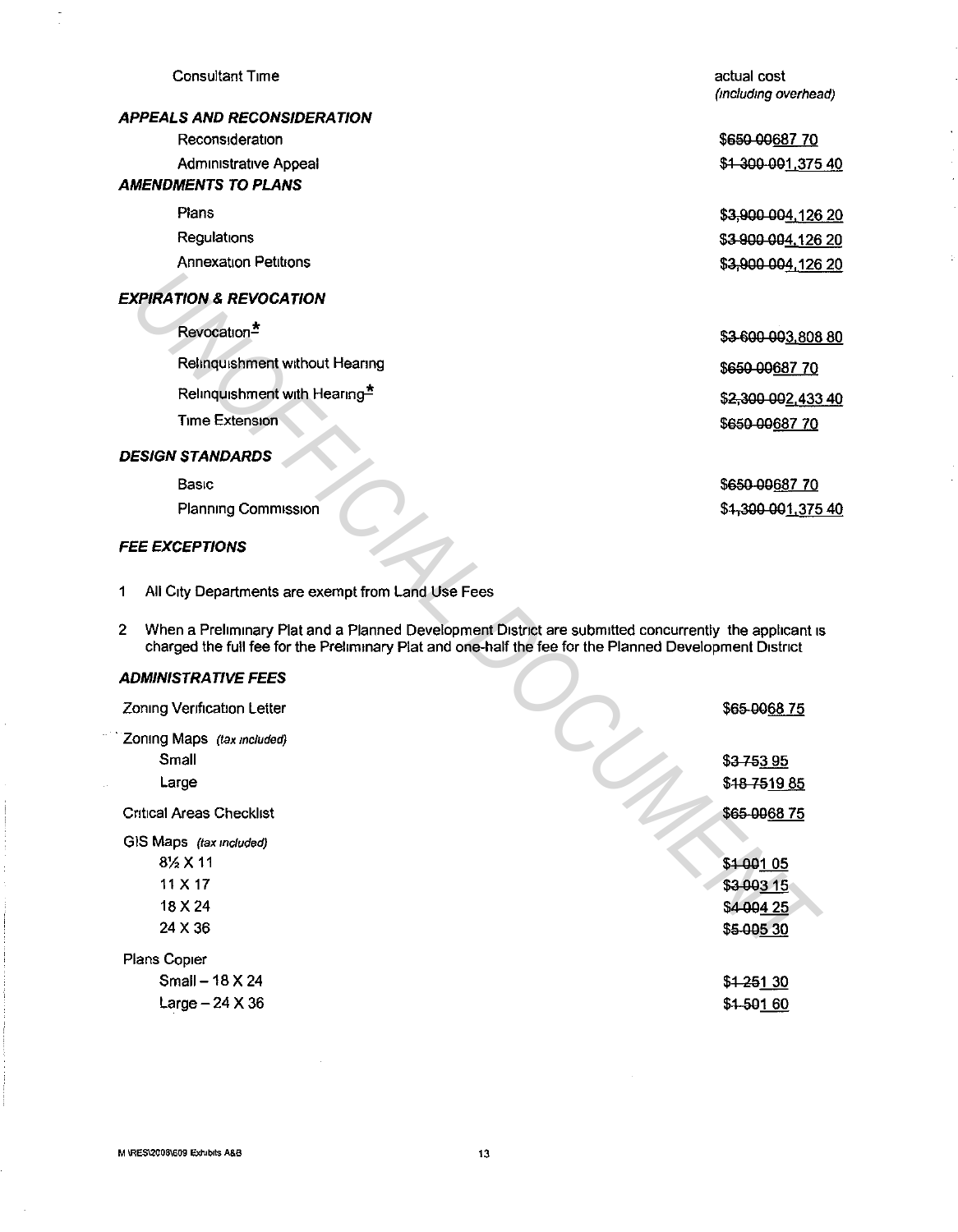#### **DEVELOPMENT ENGINEERING PERMITS FEES**

Site Development Permit Small Project Site Development Permit Right-of-Way Permit Additional Right-of-Way Inspection Fee Annual Right-of-Way Permit Annual Permit Reportable Activity Inspection Site Development Plan Review Fee

Small Project Engineering Plan Review Fee Site Development Amendment/Revision Fee

Right of-Way Vacation

Review of Geological Assessment Review of Geological Reports Review of Traffic Impact Analysis Site Development Commercial Inspection Site Development Residential Inspection Small Project Engineering Inspection Fee Investigation Fees / Work Without a Permit Thual Permit Reportable Activity inspection<br> **SEGUARD COMPRESS CORP (SEGUARD CONDITED ACTIVE SEGUARD CONDITED AND THE SEGUARD CONDITED AND CONDITED ANOTHER CONDITED AND CONDITED ANOTHER SEGUARD ON THE CONDITED AND CONDITE** 

Public Works Modification Fee

-- Modification Notification Fee\*\*\*\*

Storm Drainage Inventory Fee (GIS)

For use of outside consultants for plan checking or inspection (or both) \*\*\*\*\* actual cost (including overhead)

\*Additional Right-of-Way Inspection Fees will be charged for projects that exceed two inspections A minimum onehour inspection time will be charged per inspection

\*\*If it is determined by the Development Services Division that the scope of the project is such that only a minimal amount of review/inspection time will be required then the review/inspection fee can be based on the hourly rate and the time spent In addition this fee may be assessed for engineering review/inspection of projects not requiring a Site Development Permit

\*\*\*An itemized project cost estimate shall be prepared and stamped by a licensed professional engineer and submitted to the City for approval This engineers estimate shall be used to determine the project cost

\*\*\*\*If it is determined that the modification impacts surrounding properties public notification will be required

\*\*\*\*\*The applicant is responsible for the following fees incurred by the City from outside consultants or experts *(1)* expenses associated with permit review approval and issuance *(2)* expenses associated with the applicants failure to comply with the permit and applicable City codes and (3) expenses associated with the City s evaluation and mitigation of hazardous conditions arising from the applicant's failure to comply with the approved permit and applicable codes

**M \RES\2008\609 Exhibits A&B** 14

\$1,000.001.058 \$300-00317 40

\$200-00275 10

\$65-0080 00\*

\$430 00137 55

\$95-0080 00

\$450 00476 10+ base fee plus \$65 0080 00 per hour for time 1n excess of five hours

\$95-0080 00 per hour\*\*

\$430 00137 55+ base fee plus \$65 0080 00 per hour for lime m excess of two hours

\$4,300 001,375 40 application fee \$660-00698 25 final process fee

\$200-00275 10

\$325-00343 85

\$200-00275 10

3% of estimated total project cost\*\*\*

2% of estimated total project cost\*\*\*

\$65-0080.00 per hour\*\*

double the permit fee

\$200-00211 60+ base fee plus \$65-0080 00 per hour for time in excess of five hours\*\*

\$130 QQ137 55

\$25-0026 45 per structure/flow point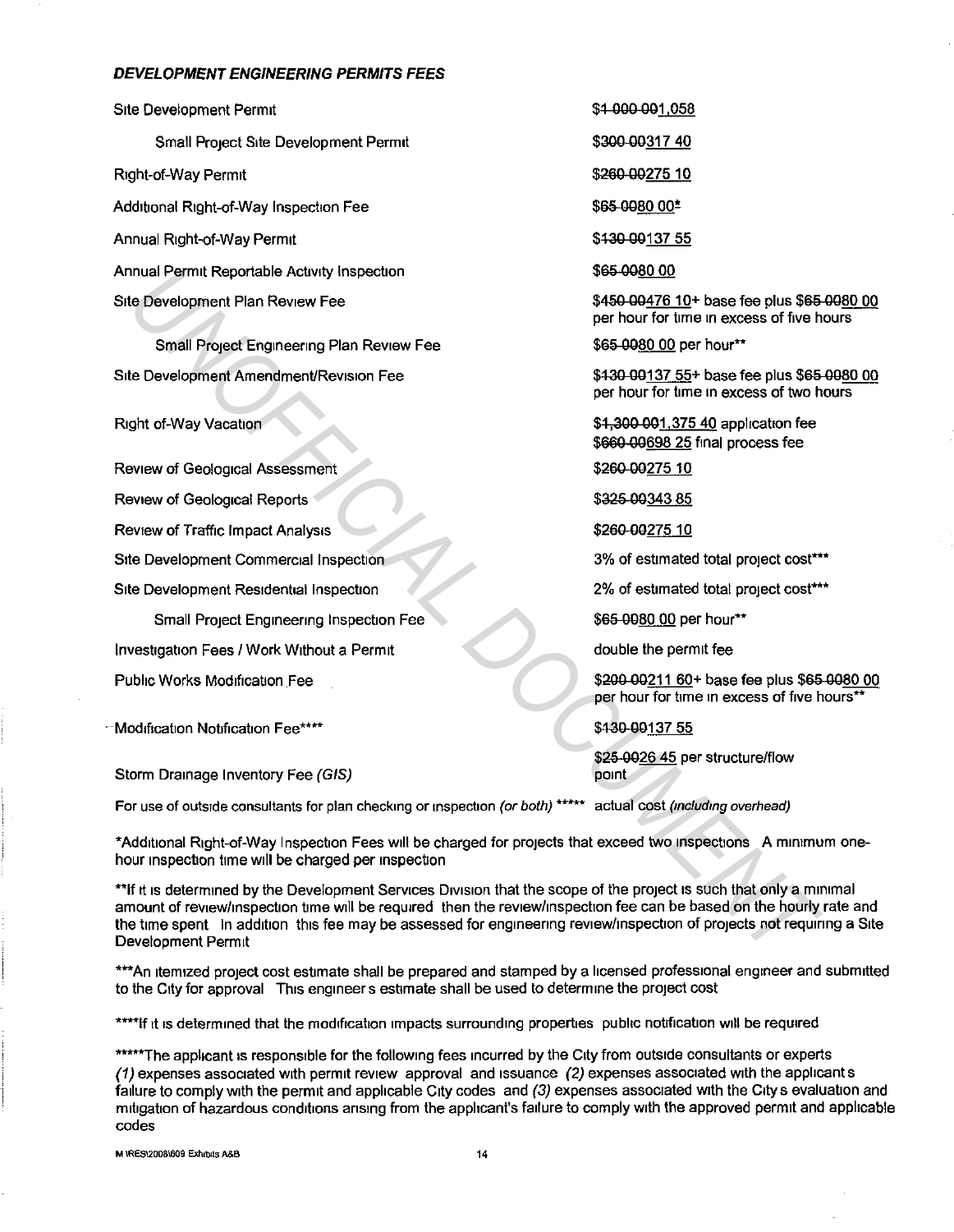### Temporary Street Banners

For the processing of permit applications and for costs of installation and removal of temporary street banners or decorations in the public right-of-way

MORR<sub>CIA</sub>R DOCUMENT

Fee for up to two poles (four-hour minimum) Each additional pole up to ten poles

\$430 00454 95 \$90-0095 20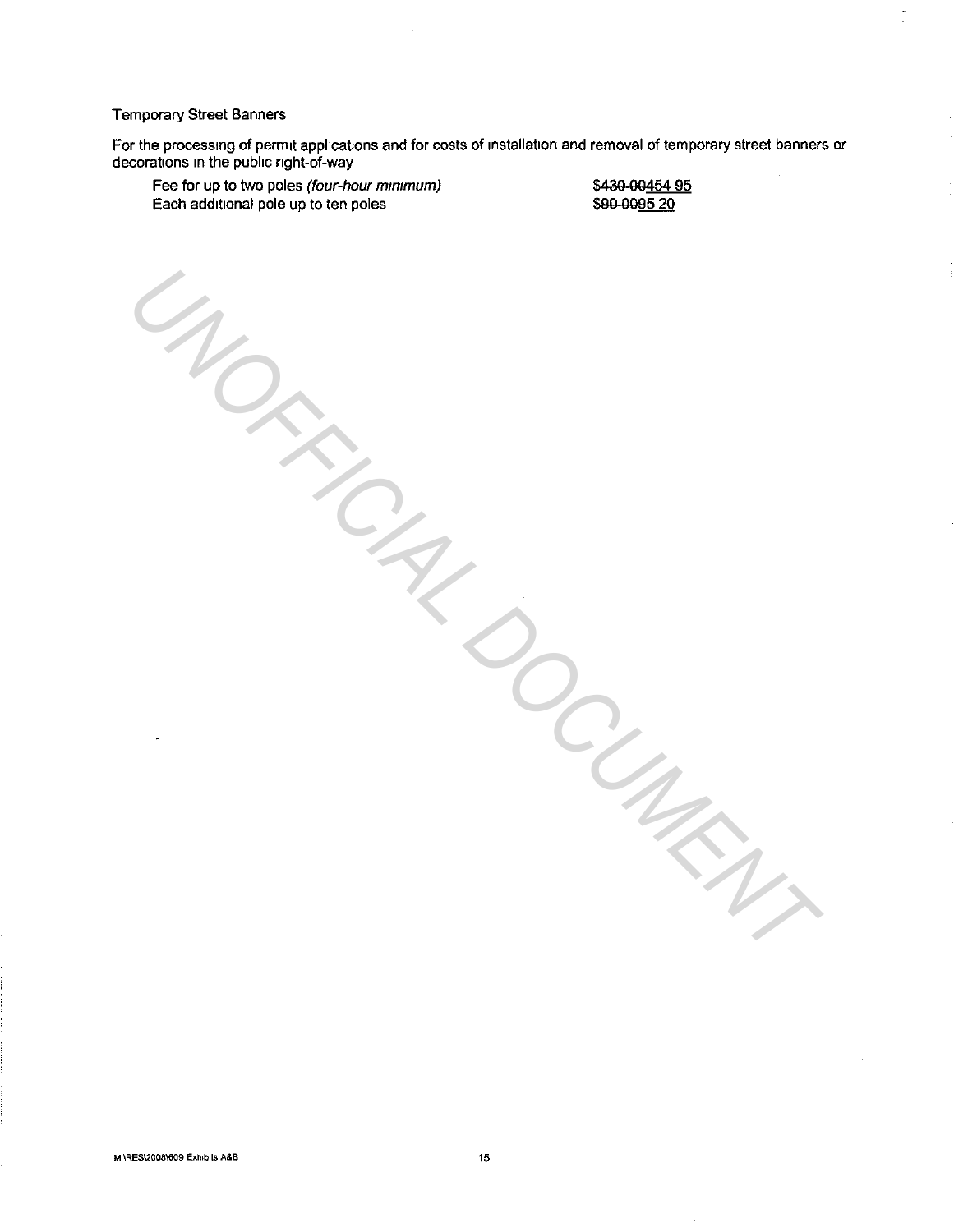|                 | <b>EXHIBIT B</b>                                   |             |                |
|-----------------|----------------------------------------------------|-------------|----------------|
|                 | <b>VALUATION TABLE</b><br>Description              | 2008        | 2009           |
| 1               | Apartment Buildings - Type 1 Basement Garage       | \$40-06     | \$42 38        |
| $\overline{2}$  | Apartment Buildings - Type I-A or I-B *            | \$116-98    | \$12376        |
| $\overline{3}$  | Apartment Buildings - Type III                     | \$95-01     | \$100 52       |
| $\overline{4}$  | Apartment Buildings - Type V-A                     | \$95.01     | \$100 52       |
| $\overline{5}$  | Apartment Buildings - Type V-B                     | \$87-84     | \$9293         |
| 6               | Auditoriums Type I A or I-B                        | \$112.26    | \$11877        |
| 7               | Auditoriums Type II-A                              | $$81-31$    | \$8603         |
| $\overline{8}$  | Auditoriums - Type II-B                            | \$76-91     | \$81 37        |
| 9               | Auditoriums - Type III A                           | \$85.48     | \$90 44        |
| $\overline{10}$ | Auditoriums - Type III-B                           | \$81-09     | \$8579         |
| $\overline{11}$ | Auditoriums - Type V-A                             | \$81.73     | \$8647         |
| $\overline{12}$ | Auditoriums - Type V-B                             | \$76-27     | \$80.69        |
| $\overline{13}$ | Awning                                             | \$21.42     | \$2266         |
| 14              | Banks Type I-A or I B*                             | \$158-64    | \$16784        |
| $\overline{15}$ | Banks Type II-A                                    | $$113-12$   | \$11968        |
| $\overline{16}$ | Banks - Type II-B                                  | \$116.86    | \$12364        |
| $\overline{17}$ | Banks - Type III-A                                 | \$128-97    | \$136 45       |
| $\overline{18}$ | Banks - Type III-B                                 | \$124-36    | \$13157        |
| $\overline{19}$ | Banks - Type V-A                                   | \$116.86    | \$12364        |
| $\overline{20}$ | Banks - Type V B                                   | \$111 95    | \$11844        |
| $\overline{21}$ | Banks - Type V B (20%)                             | \$21.72     | \$2298         |
| $\overline{22}$ | <b>Bid Price from Applicant</b>                    | \$0.00      | \$0.00         |
| $\overline{23}$ | Bowling Alleys - Type II A                         | \$54 63     | \$5780         |
| $\overline{24}$ | Bowling Alleys Type II B                           | \$50.99     | \$5395         |
| $\overline{25}$ | Bowling Alleys Type III-A                          | \$59.46     |                |
| $\overline{26}$ | Bowling Alleys Type III-B                          |             | \$6291         |
| $\overline{27}$ |                                                    | \$55-60     | \$58.82        |
| $\overline{28}$ | Bowling Alleys Type V-B                            | \$40.06     | \$4238         |
| $\overline{29}$ | Churches Type I-A or I B<br>Churches Type II-A     | \$106-27    | \$11243        |
| $\overline{30}$ |                                                    | \$79-81     | \$84 44        |
| $\overline{31}$ | Churches - Type II-B                               | \$75.84     | \$80 24        |
| $\overline{32}$ | Churches - Type III-A                              | \$8677      | \$91 80        |
| 33              | Churches - Type III-B                              | \$82 91     | \$8772         |
| $\overline{34}$ | Churches - Type V-A                                | \$81-09     | \$8579         |
| $\overline{35}$ | Churches - Type V-B<br><b>Commercial Valuation</b> | \$76.27     | \$80.69        |
| $\overline{36}$ |                                                    | \$0.00      | \$0 00         |
| $\overline{37}$ | Construction/Repair of the Foundation              | $$5-36$     | \$567          |
| $\overline{38}$ | Convalescent Hospitals Type I A or I-B *           | $$149 - 12$ | \$15777        |
| $\overline{39}$ | Convalescent Hospitals Type II-A                   | \$103.48    | \$109 48       |
|                 | Convalescent Hospitals - Type III-A                | \$106-05    | \$112 20       |
| 40              | Convalescent Hospitals - Type V-A                  | \$99 94     | \$10574        |
| $\overline{41}$ | Deck Commercial                                    | \$1071      | \$1133         |
| $\overline{42}$ | Decks - Residential                                | \$8-04      | \$851          |
| 43              | Decks / Patios (Covered)                           | $$10 - 71$  | \$11 33        |
| 44              | Detached Greenhouse                                | \$5-36      | \$567          |
| 45              | Dwellings - Basements - Finished                   | \$98-98     | \$10472        |
| 46              | Dwellings - Basements Semi-Finished                | \$49.49     | <u>\$52 36</u> |
| $\overline{47}$ | Dwellings - Type V Wood Frame 1st Floor            | \$98-98     | \$10472        |
| 48              | Dwellings - Type V Wood Frame 2nd Floor            | \$98-98     | \$10472        |
| 49              | Dwellings - Type V Wood Frame 3rd Floor            | \$98.98     | \$10472        |
| 50              | Dwellings - Type V Wood Frame Remodel              | \$49.49     | <u>\$5236</u>  |

 $\frac{1}{2}$ 

 $\sim$ 

 $\hat{\mathcal{A}}$ 

 $\hat{\boldsymbol{\beta}}$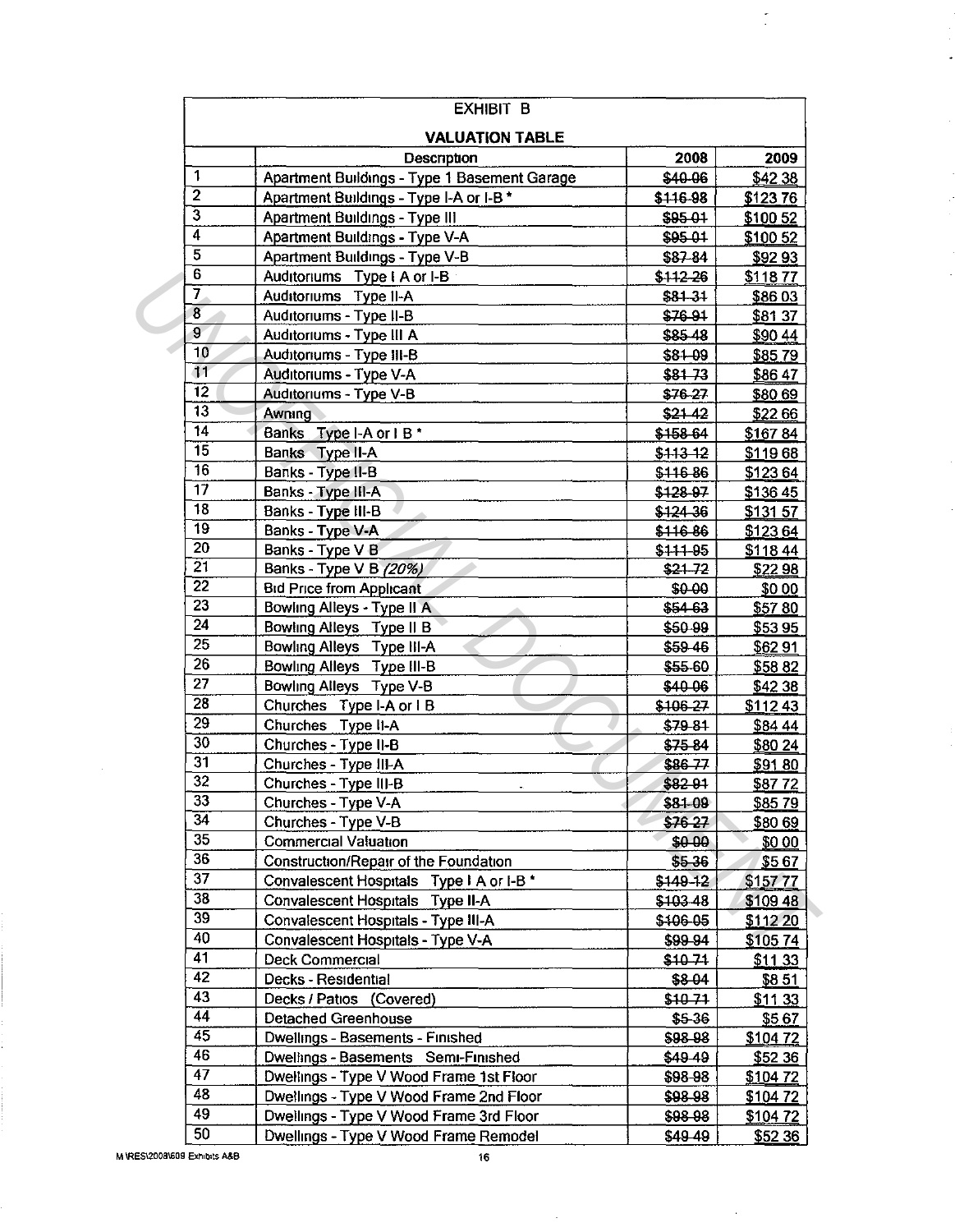| 51               | Dwellings Type V Wood Frame Revision              | \$98.98    | \$104 72        |
|------------------|---------------------------------------------------|------------|-----------------|
| $\overline{52}$  | Equipment - Air Conditioner / Commercial          | \$4-50     | \$476           |
| 53               | Equipment - Air Conditioner / Residential         | $$3 - 75$  | \$397           |
| $\overline{54}$  | <b>Equipment - Elevator</b>                       | \$10712-00 | \$11,333 30     |
| 55               | Equipment - Sprinkler Systems / Commercial - BLD  | \$3-35     | \$354           |
| 56               | Equipment - Sprinkler Systems / Residential - BLD | \$0-56     | \$059           |
| $\overline{57}$  | Equipment - Sprinkler Systems / T   (20%) - BLD   | \$0-54     | \$057           |
| 58               | Fire Sprinkler Commercial System - FPS            | \$3.35     | \$354           |
| 59               | Fire Sprinkler Residential System FPS             | \$200      | \$212           |
| 60               | Fire Stations Type I-A or I-B                     | \$122 54   | <u>\$129 65</u> |
| 61               | Fire Stations Type II A                           | \$80.66    | \$85 34         |
| 62               | Fire Stations Type II B                           | \$76-06    | \$80 47         |
| 63               | Fire Stations Type III-A                          | \$88.26    | \$93 38         |
| 64               | Fire Stations Type III-B                          | \$84-52    | \$89 42         |
| 65               | Fire Stations Type V-A                            | \$82-80    | \$87 60         |
| 66               | Fire Stations Type V-B                            | \$78-52    | \$83.07         |
| 67               | Homes for the Elderly - Type I-A or I B           | \$111-08   | \$11752         |
| 68               | Homes for the Elderly - Type II A                 | \$90-20    | \$9543          |
| 69               | Homes for the Elderly - Type II-B                 | \$86 34    | \$91 35         |
| 70               | Homes for the Elderly - Type III-A                | \$93-94    | \$99 39         |
| $\overline{71}$  | Homes for the Elderly - Type III-B                | \$90-08    | \$95 30         |
| $\overline{72}$  | Homes for the Elderly - Type V-A                  | \$90-73    | \$95 99         |
| $\overline{73}$  | Homes for the Elderly - Type V-B                  | \$87-62    | \$92.70         |
| $\overline{74}$  |                                                   |            |                 |
| $\overline{75}$  | Hospitals - Type I-A or I B *                     | \$174-72   | \$184 85        |
| $\overline{76}$  | Hospitals Type III-A                              | $$144-72$  | \$153 11        |
| $\overline{77}$  | Hospitals Type V-A                                | \$138-08   | \$146.09        |
| 78               | Hotels and Motels - Type I A or I-B *             | $$108-19$  | \$114 47        |
| 79               | Hotels and Motels - Type III-A                    | \$93-74    | <b>\$99 18</b>  |
| 80               | Hotels and Motels - Type III-B                    | \$89.34    | \$94 52         |
| 81               | Hotels and Motels - Type V-A                      | \$3163     | \$86 36         |
| 82               | Hotels and Motels - Type V-B                      | \$80-02    | \$84 66         |
| $\overline{83}$  | Industrial Plants - Tilt Up                       | \$32-14    | \$34 00         |
| 84               | Industrial Plants Type I A or I B                 | \$60 95    | \$64.49         |
| 85               | Industrial Plants Type II-A                       | \$4242     | \$4488          |
| $\overline{86}$  | Industrial Plants Type II-B                       | \$38.99    | \$41 25         |
|                  | Industrial Plants Type III-A                      | $$46 - 71$ | \$49 42         |
| 87               | Industrial Plants Type III-B                      | \$44 02    | \$46 57         |
| 88               | Industrial Plants Type V A                        | \$44 02    | \$46 57         |
| 89               | Industrial Plants Type V B                        | \$40-28    | \$42 62         |
| 90               | Jails Type I-A or IB                              | \$17042    | \$180 30        |
| $\overline{91}$  | Jails Type III-A                                  | \$155.86   | \$164 90        |
| 92               | Jails Type V-A                                    | \$116-86   | \$12364         |
| 93               | Libraries Type I A or I-B                         | \$12469    | \$13192         |
| $\overline{94}$  | Libraries Type II-A                               | $$91-27$   | \$96.56         |
| 95               | Libraries Type II-B                               | \$86-77    | \$91 80         |
| $\overline{96}$  | Libraries Type III A                              | \$9641     | \$102 00        |
| 97               | Libraries - Type III B                            | $$91-59$   | \$96 90         |
| 98               | Libraries Type V A                                | \$90.52    | \$9577          |
| 99               | Libraries Type V B                                | \$86-77    | \$91 80         |
| 100              | Medical Offices Type I-A or I B *                 | \$128-01   | \$13543         |
| $\overline{101}$ | Medical Offices Type II A                         | \$98-77    | \$104 50        |
| 102              | Medical Offices Type II B                         | \$93.84    | \$99 28         |
| 103              | Medical Offices Type III-A                        | \$107-12   | \$113 33        |
| 104              | Medical Offices Type III-B                        | $$99-73$   | \$105 51        |

 $\frac{1}{\sqrt{2}}$ 

M \RES\2008\609 Exhibits A&B

 $\sim$   $\sim$ 

 $\bar{\gamma}$ 

 $\sim$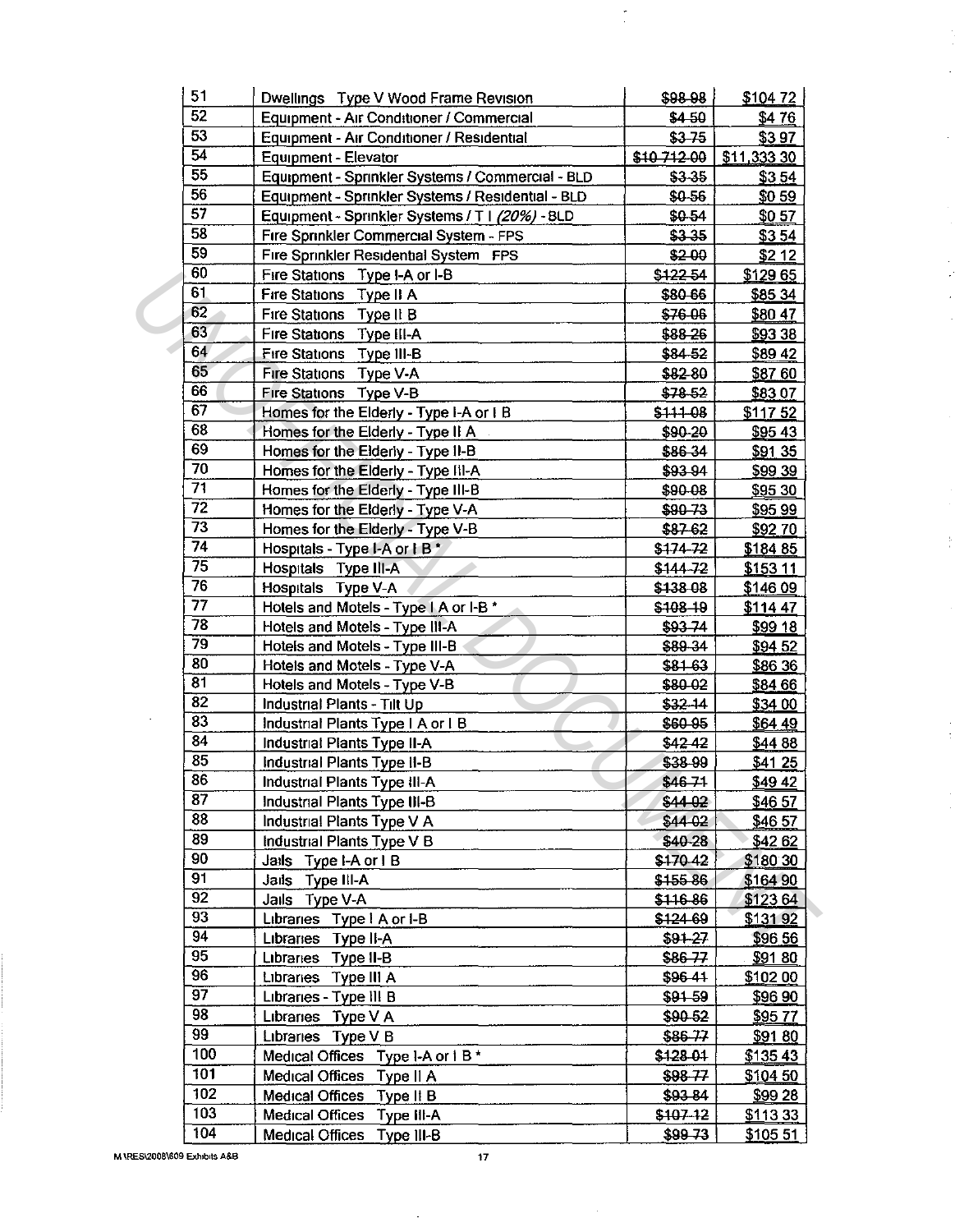| 105              | Medical Offices Type V A                               | \$96.63    | \$10223        |
|------------------|--------------------------------------------------------|------------|----------------|
| 106              | Medical Offices - Type V B                             | $$93-19$   | \$98.60        |
| 107              | Misc Attic Storage Designed                            | \$1071     | \$11 33        |
| $\overline{108}$ | Misc Masonry Chimney                                   | \$3.213.60 | \$3,399 99     |
| 109              | Misc New Roof Structure                                | \$9-60     | \$10,16        |
| 110              | Misc Office Partitions                                 | \$48-20    | \$51.00        |
| $\overline{111}$ | Misc Private Gate                                      | \$535.60   | \$566.66       |
| $\overline{112}$ | Misc Shelving Commercial                               | \$5-36     | \$567          |
| 113              | Misc Storage Shed                                      | \$1044     | \$11 05        |
| 114              | Misc Sunrooms and Solariums                            | \$26-78    | \$28 33        |
| 115              | Misc Swimming Pools and In-Ground Hot Tubs             | $$21-42$   | \$22.66        |
| 116              | Offices - Type I-A or I B */**                         | \$11440    | \$121 04       |
| 117              | Offices - Type II-A                                    | \$76.60    | \$81.04        |
| 118              | Offices - Type II-B                                    | \$72-95    | \$77.18        |
| 119              | Offices Type III A                                     | \$82-70    | \$87.50        |
| 120              | Offices - Type III B                                   | \$79-05    | \$83.63        |
| 121              | Offices - Type V-A                                     | \$77.45    | \$8194         |
| $\overline{122}$ | Offices - Type V-B                                     | \$7295     | \$7718         |
| $\overline{123}$ | Permit reissue (Based on percentage of work remaining) | \$98.98    | \$104 72       |
| $12\overline{4}$ | <b>Private Carport</b>                                 | \$17.78    | \$1881         |
| $\overline{125}$ | Private Garages - Type V A                             | \$29-35    | \$31 05        |
| 126              | Private Garages - Type V B                             | \$26.03    | \$27 54        |
| 127              | Public Buildings Type   A or I-B *                     | \$132-18   | \$13985        |
| 128              | Public Buildings Type II-A                             | \$107-12   | \$11333        |
| 129              | Public Buildings Type II B                             | \$10241    | \$108 35       |
| 130              | Public Buildings Type III-A                            | \$111 19   | \$11764        |
| 131              | Public Buildings Type III-B                            | \$107-34   | \$11357        |
| 132              | Public Buildings - Type V-A                            | \$10176    | \$107.66       |
| 133              | Public Buildings - Type V-B                            | $$98 - 12$ | \$10381        |
| 134              | Public Garages - Type I-A or I B*                      | \$52-38    | \$55.42        |
| 135              | Public Garages - Type I A or I B Open Park *           | \$39-31    | \$41 59        |
| 136              | Public Garages - Type II-B                             | \$29.99    | \$3173         |
| 137              | Public Garages Type III A                              | \$39.63    | \$4193         |
| 138              | Public Garages Type III B                              | $$35 - 25$ | \$37 29        |
| 139              | Public Garages Type V A                                | \$36-10    | \$38 19        |
| $\overline{140}$ | Restaurants Type III A                                 | \$104-33   | \$110 38       |
| 141              | Restaurants Type III B                                 | \$100-80   | \$106 65       |
| 142              | Restaurants Type V A                                   | \$95-56    | \$101 10       |
| 143              | Restaurants - Type V-B                                 | $$91-80$   | \$9712         |
| $\overline{144}$ | Restaurants - Type V-B Remodel                         | \$91-80    | \$97 12        |
| $14\overline{5}$ | Retaining Wall Type I (<4)                             | \$21.42    | \$22.66        |
| 146              | Retaining Wall - Type II                               | \$64-27    | \$68.00        |
| $\overline{147}$ | Retaining Wall - Type III                              | \$107-12   | \$113.33       |
| 148              | <b>Right of Way Inspection</b>                         | \$65.00    | \$6877         |
| 149              | Roofing / Commercial / Comp                            | \$53-56    | \$56.67        |
| 150              | Roofing / Commercial / Other                           | \$80-34    | \$85.00        |
| 15 <sub>1</sub>  | Schools - Type I-A or I B                              | \$119 12   | \$126.03       |
| 152              | Schools - Type II A                                    | \$8131     | <b>\$8603</b>  |
| 153              | Schools - Type II-B                                    | \$80.00    | \$84 64        |
| 154              | Schools - Type III A                                   | \$86-99    | \$92.04        |
| $\overline{155}$ | Schools Type III B                                     | \$83-66    | <b>\$88.51</b> |
| 156              | Schools Type V A                                       | \$81-52    | \$86.25        |
| 157              | Schools Type V-B                                       | \$77-77    | \$82 28        |
| 158              | Service Stations Canopies                              | \$29.99    | \$3173         |
|                  |                                                        |            |                |

 $\frac{1}{\sqrt{2}}$ 

M \RES\2008\609 Exhibits A&B

 $\bar{\gamma}$ 

 $\bar{ }$